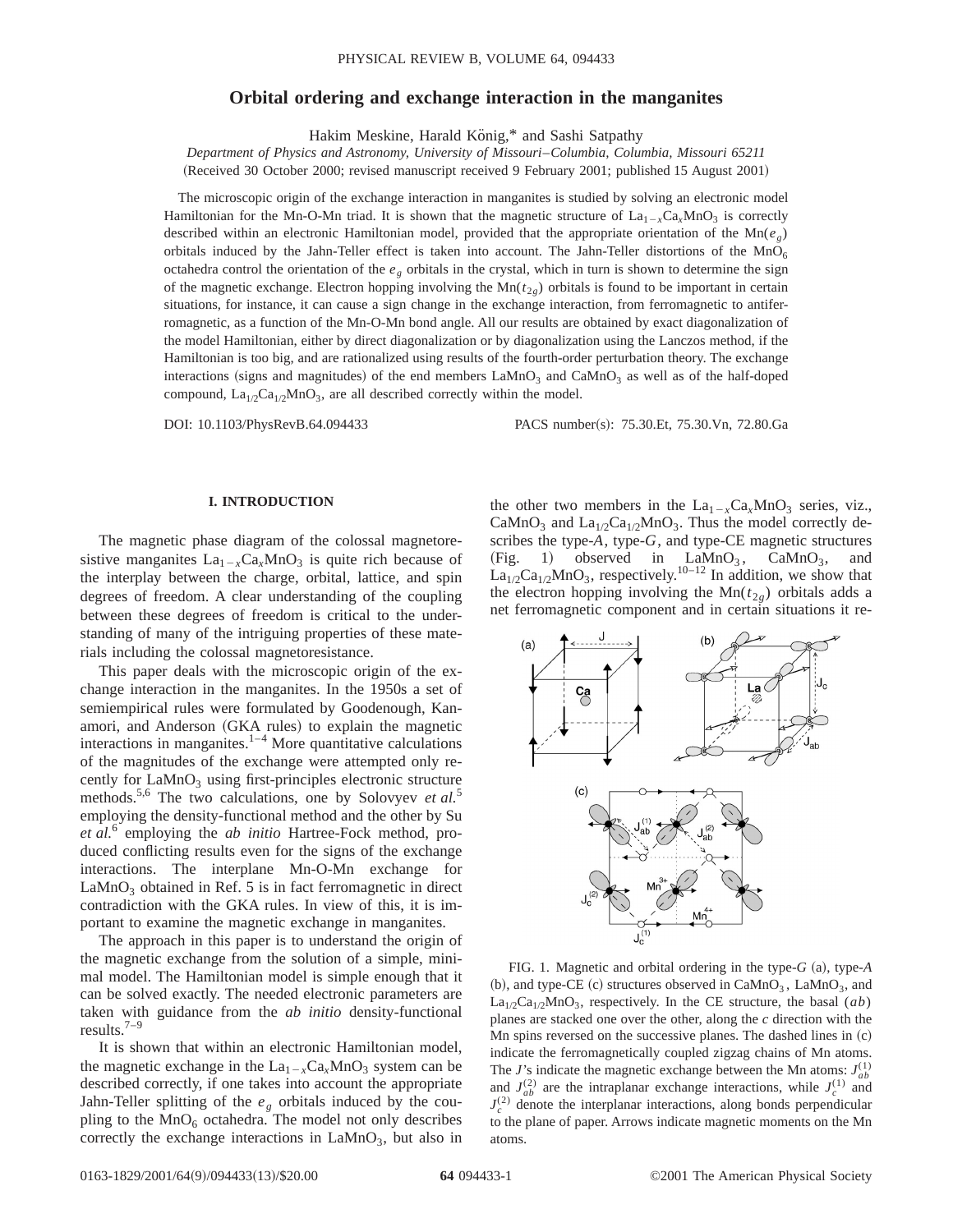

FIG. 2. The Mn-O-Mn triad considered in the paper and the nomenclature for the different orientations of the  $Mn(e_{\varphi})$  orbital. The  $z^2-1$  orbital oriented along a Mn-O bond is referred to as the  $e_g$  orbital, while the ones perpendicular to it are referred to as  $e'_g$  or  $e''_g$ . The  $e'_g$  orbital lies on the plane of the figure as shown while the  $e_{g}^{h}$  (not shown) lies perpendicular to the plane. The corresponding counterparts forming the two-dimensional manifold of the  $Mn(e<sub>g</sub>)$ orbitals are denoted by  $E_g$ ,  $E'_g$ , or  $E''_g$ . Thus if  $e_g = z^2 - 1$  in a certain coordinate system, then  $E_g = x^2 - y^2$  and so on. The *y* axis is normal to the plane of the triad.

verses the sign of the exchange interaction as the Mn-O-Mn bond angle is varied.

# **II. THE HAMILTONIAN AND ITS PARAMETERS**

Consider two  $MnO<sub>6</sub>$  octahedra sharing a common vertex via an oxygen atom as is encountered in the manganites. The bond angle of the Mn-O-Mn triad is 180° in the ideal perovskite structure but deviates somewhat from this ideal value in the actual crystal. Since the manganites are mixed valence systems consisting of  $Mn^{3+}$  and  $Mn^{4+}$  ions, with electronic configurations of  $t_{2g}^3 e_g^1$  and  $t_{2g}^3 e_g^0$ , respectively, we can have any of the three combinations of Mn valence on the triad, viz.,  $Mn^{3+}$ -O-Mn<sup>3+</sup>,  $Mn^{4+}$ -O-Mn<sup>4+</sup>, and  $Mn^{3+}$ -O-Mn<sup>4+</sup>. These are found in the three compounds  $\text{LaMnO}_3$ ,  $\text{CaMnO}_3$ , and  $La<sub>1/2</sub>Ca<sub>1/2</sub>MnO<sub>3</sub>$ , respectively.

Now, the  $Mn^{3+}$  being a Jahn-Teller ion, the oxygen octahedron surrounding it is distorted, with the result that the degeneracy of the  $e_g$  orbitals is removed. The orbital with the lower energy is a " $\tilde{z}^2$  – 1"-type orbital with its lobes pointed towards the longest Mn-O bond. This is sometimes referred to as the ''long'' cation-anion bond, while the rest of the Mn-O bonds within the  $MnO_6$  octahedron are the "short" bonds. The orientation of the occupied " $z^2-1$ " orbital is along the Mn-O bond if it is long, or else the orientation is perpendicular to it, if the bond is short.

The orientations of the Mn and the oxygen orbitals are illustrated in Fig. 2. The orbitals explicitly considered here are the three  $O(p)$  orbitals and the five  $Mn(d)$  orbitals. Because the  $e_g$  orbitals are partially occupied in Mn<sup>3+</sup> and since the electronic hoppings for the two orbitals are different, the magnetic exchange will depend on which of these two orbitals is occupied.

Keeping this in mind, we introduce the nomenclature of  $e_g$ ,  $e'_g$ , or  $e''_g$ , for the occupied  $e_g$  orbital in Mn<sup>3+</sup>, depending on how it is oriented with respect to the Mn-O bond in the triad as shown in Fig. 2. The  $e_g$  orbital is a  $z^2-1$ -type orbital with the *z* axis along the Mn-O bond. The  $e'_g$  is a similar  $z^2-1$ -type orbital except that now the *z* axis is on the plane of the Mn-O-Mn triad and perpendicular to the Mn-O

bond. The  $e''_g$  is oriented perpendicular to both  $e_g$  and  $e'_g$  just defined. It is however not relevant to the present case since the  $e''_g$  orbital orientation is not found in the compounds under study here. The remaining orbital of the two-dimensional manifold will be called  $E_g$ ,  $E'_g$ , or  $E''_g$ .  $E_g$ , for instance, denotes the  $x^2 - y^2$  orbital, with *z* axis along the Mn-O bond. The *y* axis is chosen to be normal to the plane of the triad.

It turns out that the orientation of these  $e_g$  orbitals, in case of the  $Mn^{3+}$  atom, will have a direct bearing on the magnetic coupling.<sup>13,14</sup> For this reason, even though the oxygen atoms forming the  $MnO<sub>6</sub>$  octahedra around the Mn atoms are not explicitly considered in our Hamiltonian, the Jahn-Teller splittings of the *eg* orbitals induced by the distortions of the  $MnO<sub>6</sub>$  octahedra are taken into account properly.

With these considerations, the Hamiltonian for the Mn-O-Mn triad is written as

$$
\mathcal{H} = \mathcal{H}_{KE} + \mathcal{H}_{Coulomb} + \mathcal{H}_{Hund},\tag{1}
$$

where the three terms are, respectively, the kinetic, Coulomb, and the Hund's-rule energies,

$$
\mathcal{H}_{KE} = \sum_{i\nu}^{O} \epsilon_{p} n_{i\nu} + \sum_{i\alpha\nu}^{Mn} \epsilon_{d}(\alpha, Q_{i}) n_{i\alpha\nu} + \sum_{\langle ij \rangle \alpha \beta \nu} t_{i\alpha,j\beta} (c_{i\alpha\nu}^{\dagger} c_{j\beta\nu} + \text{H.c.}), \tag{2}
$$

$$
\mathcal{H}_{\text{Coulomb}} = \sum_{i}^{\text{Mn},\text{O}} n_i (n_i - 1) U_i, \qquad (3)
$$

and

$$
\mathcal{H}_{\text{Hund}} = -J_H \sum_{i\alpha}^{\text{Mn}} n_{i\alpha\uparrow} n_{i\alpha\downarrow}.
$$
 (4)

Here,  $i, \alpha, \nu$  are, respectively, the site (manganese or oxygen), orbital (the five  $d$  orbitals on Mn and the three  $p$  orbitals on oxygen), and spin indices.  $\langle ij \rangle$  indicates summation over the nearest neighbors,  $c_{i\alpha\nu}^{\dagger}$  is the creation operator,  $n_{i\beta\nu}$ is the corresponding number operator, and the site occupancy  $n_i \equiv \sum_{\alpha\nu} n_{i\alpha\nu}$ .

The first term in the Hamiltonian is the kinetic energy term. The matrix elements  $t_{i\alpha, j\beta}$  are the appropriate Koster-Slater tight-binding hopping integrals<sup>15,16</sup> between the Mn and the O atoms. As indicated from band calculations,  $Mn(d)$ - $O(p)$  hopping is an important hopping in the problem and only this has been retained in the Hamiltonian Eq. ~1!. The hopping integrals between different orbitals are listed in Table I in terms of the two *p*-*d* hopping parameters  $V_{pd\sigma}$  and  $V_{pd\pi}$ . The second term  $\mathcal{H}_{\text{Coulomb}}$  represents the on-site Coulomb interaction.

The last term is the Hund's-rule energy that favors parallel alignment of electron spins on the Mn site. The Hund's energy  $J_H$  is of the order of 1 eV for the Mn atom, but is often taken to be  $\infty$  for simplicity. Sometimes a simpler version of the Hund's-rule energy is used in the literature,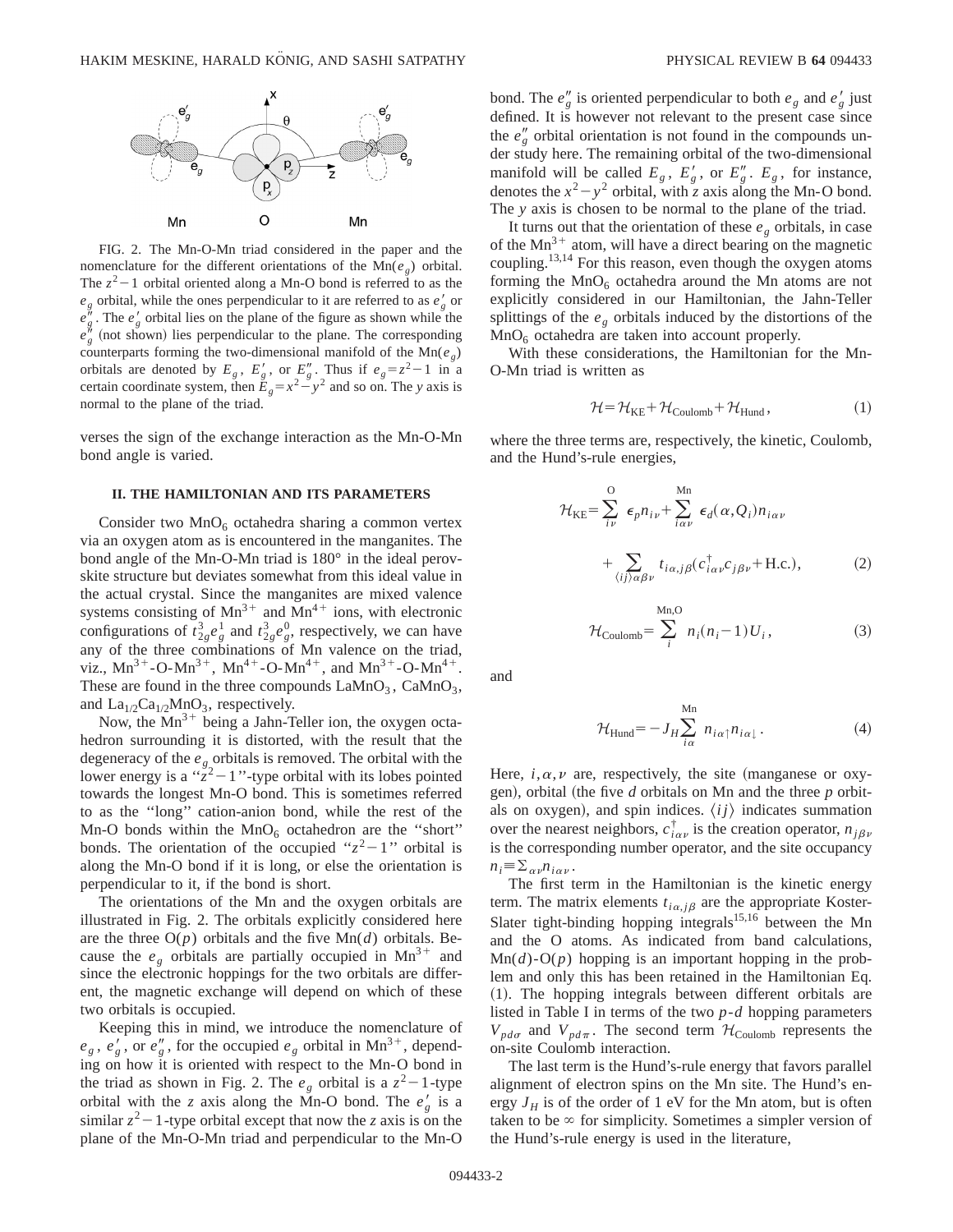TABLE I. Koster-Slater tight-binding matrix elements  $\langle a|H|b\rangle$ between the oxygen *p* orbitals and manganese *d* orbitals. Here, *t*  $= V_{pd\sigma}$ ,  $t' = V_{pd\pi}$ ,  $\alpha = \cos(\theta/2)$  and  $\beta = \sin(\theta/2)$ . The  $e_g$ ,  $e'_g$ , and  $e''_g$  ( $E_g$ ,  $E'_g$ , and  $E''_g$ ) orbitals have specific orbital orientation with respect to the Mn-O-Mn bond as indicated in Fig. 1 and the corresponding text.

|               | $ e_{g}\rangle$              | $ E_{g}\rangle$                       | $ xy\rangle$     | $ yz\rangle$     | $ zx\rangle$     |
|---------------|------------------------------|---------------------------------------|------------------|------------------|------------------|
| $\langle x $  | $-\alpha t$                  | $\overline{0}$                        | $\overline{0}$   | $\overline{0}$   | $-\beta t'$      |
| $\langle y  $ | $\boldsymbol{0}$             | $\overline{0}$                        | $\mathbf{0}$     | t'               | $\boldsymbol{0}$ |
| $\langle z $  | $-\beta t$                   | $\boldsymbol{0}$                      | $\boldsymbol{0}$ | $\mathbf{0}$     | $\alpha t'$      |
|               | $ e'_g\rangle$               | $ E'_g\rangle$                        | $ xy\rangle$     | $ yz\rangle$     | $ zx\rangle$     |
| $\langle x  $ | $\alpha t$<br>$\overline{2}$ | $\sqrt{3} \alpha t$<br>$\overline{2}$ | $\boldsymbol{0}$ | $\boldsymbol{0}$ | $-\beta t'$      |
| $\langle y  $ | $\boldsymbol{0}$             | $\boldsymbol{0}$                      | t'               | $\boldsymbol{0}$ | $\boldsymbol{0}$ |
| $\langle z $  | $\frac{\beta t}{2}$          | $\sqrt{3} \beta t$<br>$\overline{2}$  | $\boldsymbol{0}$ | $\boldsymbol{0}$ | $-\alpha t'$     |
|               | $ e''_g\rangle$              | $ E''_g\rangle$                       | $ xy\rangle$     | $ yz\rangle$     | $ zx\rangle$     |
| $\langle x  $ | $\alpha t$<br>$\overline{2}$ | $\sqrt{3} \alpha t$<br>$\overline{2}$ | $-\beta t'$      | $\boldsymbol{0}$ | $\boldsymbol{0}$ |
| $\langle y  $ | $\boldsymbol{0}$             | $\overline{0}$                        | $\boldsymbol{0}$ | $\overline{0}$   | t'               |
| $\langle z $  | $\frac{\beta t}{2}$          | $\sqrt{3}\beta t$<br>$\overline{2}$   | $-\alpha t'$     | $\boldsymbol{0}$ | $\boldsymbol{0}$ |

$$
\mathcal{H}_{\text{Hund}} = -J_H \sum_{i}^{\text{Mn}} \vec{S}_i \cdot \vec{\sigma}_i, \tag{5}
$$

especially when the  $Mn(t_{2g})$  spins are treated as classical core spins  $\overline{S}$  interacting with itinerant electrons (spin  $\overline{\sigma_i}$ ) with no hopping allowed for the  $t_{2g}$  electrons. The earlier expression Eq. (4) for  $\mathcal{H}_{\text{Hund}}$  allows us to treat the  $t_{2g}$  electrons as mobile with no fixed core spin. The  $t_{2g}$  hopping will be shown later to significantly contribute to the magnetic interaction in the manganites. Though not exactly identical, the two forms of the Hund's energy  $\mathcal{H}_{\text{Hund}}$  are analogous and describe the same physics as far as manganites are concerned.

The on-site energies, indicated in Fig. 3 for the



FIG. 3. Electronic configuration and one-electron orbital energies for  $Mn^{3+}$ -O-Mn<sup>4+</sup>. The Jahn-Teller splitting at the  $Mn^{3+}$  site is caused by the oxygen octahedral distortion. Solid circles indicate the occupied one-electron states, while the arrows indicate the spins.

TABLE II. Typical Hamiltonian parameters for  $La_{1-x}Ca_xMnO_3$ used in our calculation of exchange. Energies are in eV's. The onsite energy for oxygen *p* orbitals  $\epsilon_p$  is taken equal to zero, while the on-site energy for the Mn(*d*) orbitals depends on the charge state of the Mn atom (see Fig. 3). These parameters lead to a  $MnO_6$  *p-d* charge transfer energy of  $\Delta_1 = \Delta_2 = 5$  eV for both CaMnO<sub>3</sub> and LaMnO<sub>3</sub> as discussed in the text.  $V_{pd\pi}$  which appears in the  $t_{2g}$ hopping is taken to be  $\approx$  -0.46*V<sub>pda</sub>* in accordance with Harrison's scaling.

|  |  | $\epsilon_p$ $\epsilon_d$ $\epsilon_d'$ $\gamma$ $\Delta_{JT}$ $V_{pd\sigma}$ $U_p$ $U_d$ $J_H$ |  |  |
|--|--|-------------------------------------------------------------------------------------------------|--|--|
|  |  | 0 2 $-5$ 2 1.0 1.65 3.0 6.0 1                                                                   |  |  |

 $Mn^{3+}$ -O-Mn<sup>4+</sup> case, are given by  $\epsilon_p$  and  $\epsilon_d$  for the O and the Mn atoms, respectively. Note that the on-site energies  $\epsilon_d(\alpha, Q_i)$ , where  $\alpha$  goes over the five *d* orbitals, depend on the charge state Q ( $Mn^{3+}$  or  $Mn^{4+}$ ) of the Mn atom on account of the static Jahn-Teller distortion of the  $MnO<sub>6</sub>$  octahedra, which is present at the  $Mn^{3+}$  site but not at  $Mn^{4+}$ . Thus for the Mn<sup>3+</sup> site, we have:  $\epsilon_d(e_g^1, Mn^{3+}) = \epsilon_d' - \Delta_{JT}$ and  $\epsilon_d(e_g^2, Mn^{3+}) = \epsilon_d' + \Delta_{JT}$ , where  $e_g^1$  and  $e_g^2$  are the two Jahn-Teller-split  $e_g$  orbitals, with  $\Delta_{JT}$  being the Jahn-Teller one-electron energy gain at the  $Mn^{3+}$  site. For the  $Mn^{4+}$ site, by contrast, we will have  $\epsilon_d(e^1, \text{Mn}^{4+})$  $= \epsilon_d (e_g^2, Mn^{4+}) = \epsilon_d$ , since there is no Jahn-Teller splitting there. Note that we have taken two different energies  $\epsilon_d$  and  $\epsilon'_d$ , for the Mn<sup>4+</sup> and Mn<sup>3+</sup>, respectively, since quantities such as the local Madelung potential affecting on-site energies are in general site and crystal specific. The on-site energies for the  $t_{2g}$  orbitals are taken an amount  $\gamma$  below the  $e_g$ energies, which represents the crystal-field splitting. The magnitudes of the  $\epsilon_d$  used in our calculations were inferred from the experimental charge transfer data $17,18$  and they have been listed in Table II together with other parameters.

Before we proceed to a discussion of the results, there is one more point that needs to be clarified in connection with the on-site energy  $\epsilon_d(\alpha, Q_i)$ . Consider, for example, the case of  $Mn^{4+}$ -O-Mn<sup>4+</sup>, which occurs in CaMnO<sub>3</sub>. Now, the ground state for this case will have perturbative contributions from a fermionic configuration, where a charge transfer has occurred from say the oxygen atom to a Mn atom, making it  $Mn^{3+}$ . Now, if the MnO<sub>6</sub> octahedron around this  $Mn^{3+}$  atom is allowed to respond to the electronic motion, the on-site  $\text{Mn}(e_{\varrho})$  energy for the added electron will be  $\epsilon_d - \Delta_{JT}$ , taking into account the Jahn-Teller energy gain  $\Delta_{JT}$ . Else, if the octahedron is assumed to be fixed in position, the energy will simply be  $\epsilon_d$ . We shall assume the latter, which is tantamount to assuming the electronic motion to be fast as compared to the lattice degrees of freedom. This is however not strictly true and the electron-lattice coupling does in fact have important consequences such as the oxygen-isotope effect.<sup>19</sup> This type of electron-lattice coupling, the so-called dynamical Jahn-Teller effect, has been shown to reduce the magnitude of the exchange interaction and to lead to the  $oxygen-isotope effect.<sup>20,21</sup>$ 

The typical parameter values for  $La_{1-x}Ca_xMnO_3$  that we shall use in this paper are given in Table II. The sign of the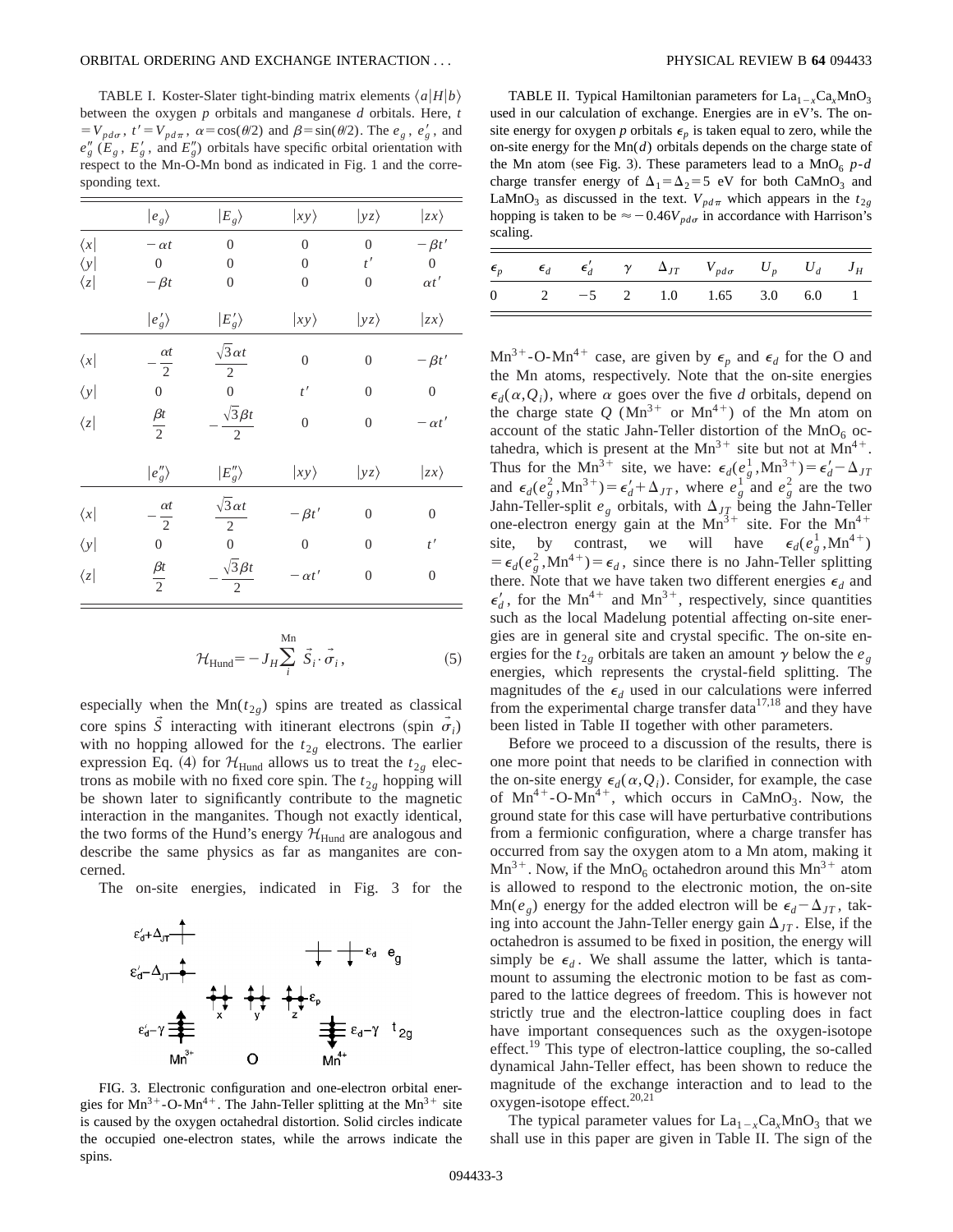exchange antiferromagnetic  $(AF)$  or ferromagnetic  $(FM)$  is not sensitively dependent on the values of the parameters, so that the conclusions we derive from this work are quite robust. The magnitude of the exchange on the other hand does strongly depend on the parameters, e.g., it varies as the fourth power  $t^4$  of the hopping parameter. In view of this, the magnitude of  $t = V_{pd\sigma}$  will be taken as a fitting parameter, by fitting the calculated value of *J* to the experimental result for CaMnO<sub>3</sub>. The magnitude of *t* needed for this is about 1.65 eV, which is quite reasonable for the  $V_{pd\sigma}$  hopping between manganese and oxygen.

To have a feel for the parameters, we compute the chargetransfer energies  $\Delta_1 \equiv \Delta(Mn^{3+}-O)$  and  $\Delta_2 \equiv \Delta(Mn^{4+}-O)$ from the total energy differences,

$$
\Delta_1 = E(d^5p^5) - E(d^4p^6) = \epsilon_d' - \epsilon_p - 5U_p + \Delta_{JT} + 4U_d,
$$
  

$$
\Delta_2 = E(d^4p^5) - E(d^3p^6) = \epsilon_d - \epsilon_p - 5U_p + 3U_d.
$$
 (6)

In computing the charge-transfer energies above, the oxygen atoms are considered to be fixed as discussed earlier, i.e., the oxygen octahedra in the solid does not move with the fluctuation of the Mn valence. This is consistent with what might occur during experiments such as photoemission and optical conductivity measurements. From the parameters of Table II, we have  $\Delta_1 = \Delta_2 = 5$  eV, which is consistent with the values deduced from photoemission<sup>17</sup> and optical conductivity<sup>18</sup> measurements. The experimental values are:  $\Delta_1 \sim 5$  eV,  $\Delta_2$  $\sim$  2–3 eV, and  $t_{pd}$  $\sim$  1.5 eV. Note that to obtain these chargetransfer energies, we need to invoke a material-dependent value for  $\epsilon_d - \epsilon_p$  in Table II. In the solid such a term might originate naturally from such contributions as differences in the Madelung energy.

The ground-state energies  $E_{\uparrow\uparrow}$  and  $E_{\uparrow\downarrow}$  corresponding to the FM and AF alignments of the  $Mn(t_{2g})$  spins are obtained either by diagonalizing the Hamiltonian Eq.  $(1)$  exactly in the fermion-configuration space or by treating the electron hopping *t* perturbatively using standard nondegenerate perturbation theory. If the  $\mathcal{H}_{\text{Hund}} = -J_H \Sigma_{i\alpha}^{\text{Mn}} n_{i\alpha} n_{i\alpha}$  form, Eq.  $(4)$ , for the Hund's energy is taken, then the FM and AF alignments are specified by the appropriate total number of the up and the down electrons  $n_{\uparrow}$  and  $n_{\downarrow}$  in the system. The exchange interaction *J* between the Mn atoms is then obtained from the difference

$$
J = E_{\uparrow\uparrow} - E_{\uparrow\downarrow},\tag{7}
$$

where positive (negative) values of  $J$  indicate an AF  $(FM)$ interaction between the  $t_{2g}$  spins. Note that our *J* is related to *J'* via the equation  $J=4J'S^2$ , where *J'* appears in the standard expression for the Heisenberg Hamiltonian  $H=$  $-2J'\Sigma_{ii}\tilde{S}_i\cdot\tilde{S}_i$ .

For the perturbation theory results to reasonably converge we must have  $t \ll \Delta E$ , where  $\Delta E$  is the separation of the excited state energies with respect to that of the ground state. This is not always true, so that we shall in general present the results of our exact calculations, although the perturbationtheory results will be used for general arguments.

In Fig. 4 we compare the results of the perturbation theory with the results of the exact diagonalization for the case of



FIG. 4. Comparison of results of the perturbation theory to the results obtained from exact diagonalization for the case of  $LaMnO<sub>3</sub>$ with  $e'_{g}$ - $e'_{g}$  orientations of the Mn orbitals. All parameters are the same as in Table II except that  $J_H = \infty$ .

LaMnO<sub>3</sub> with  $e'_g - e'_g$  orientations of the Mn  $e_g$  orbitals as an illustration. The perturbation theory reproduces the qualitative trend although the magnitude of the exchange interaction can be off by a factor of 2 or more depending on the parameters.

Throughout this paper, we have considered the magnetic exchange both with and without inclusion of the hopping to the  $Mn(t_{2g})$  orbitals. Analytical expressions for the fourthorder perturbation theory are, however, given for the case of no  $t_{2g}$  hopping, since otherwise the expressions become quite tedious and lengthy. The full results of the perturbation theory including the effects of the  $t_{2g}$  hopping have been calculated numerically, whenever needed. Exact solution for the ground-state energies have been obtained by either the standard diagonalization method or by the Lanczos method if the size of the Hamiltonian matrix is too large.

## **III. EXCHANGE INTERACTION IN**  $La_{1-r}Ca_rMnO_3$

As shown in Fig. 1, manganites exhibit a variety of magnetic structures.<sup>10–12</sup> LaMnO<sub>3</sub> is a type *A* antiferromagnet, where the  $Mn(t_{2g})$  core spins are arranged ferromagnetically within the *ab* planes and are aligned antiparallel between adjacent *ab* planes. By contrast,  $CaMnO<sub>3</sub>$  is a type *G* antiferromagnet, where all nearest-neighbor spins are aligned antiferromagnetically. The intermediate compound  $La<sub>1/2</sub>Ca<sub>1/2</sub>MnO<sub>3</sub>$  is ordered according to the CE structure, which is charge ordered and has ferromagnetic chains that zigzag in the *ab* plane, with identical *ab* planes stacked along the *c* direction except that the spins are reversed from one plane to another.

*The Goodenough-Kanamori-Anderson (GKA) Rules.* In the late 1950s Anderson,<sup>3</sup> Goodenough,<sup>1,4</sup> and Kanamori<sup>2</sup> developed a set of semiempirical rules that give the sign and the relative magnitude of the exchange interaction mediated by an intermediate ion. In the case of a straight Mn-O-Mn bond, these rules may be stated.

(i) When the  $e_g$  orbitals of the two cations are both partially filled with one electron each and the  $e<sub>g</sub>$  orbitals point towards each other such that we have a large Mn-O *p*-*d*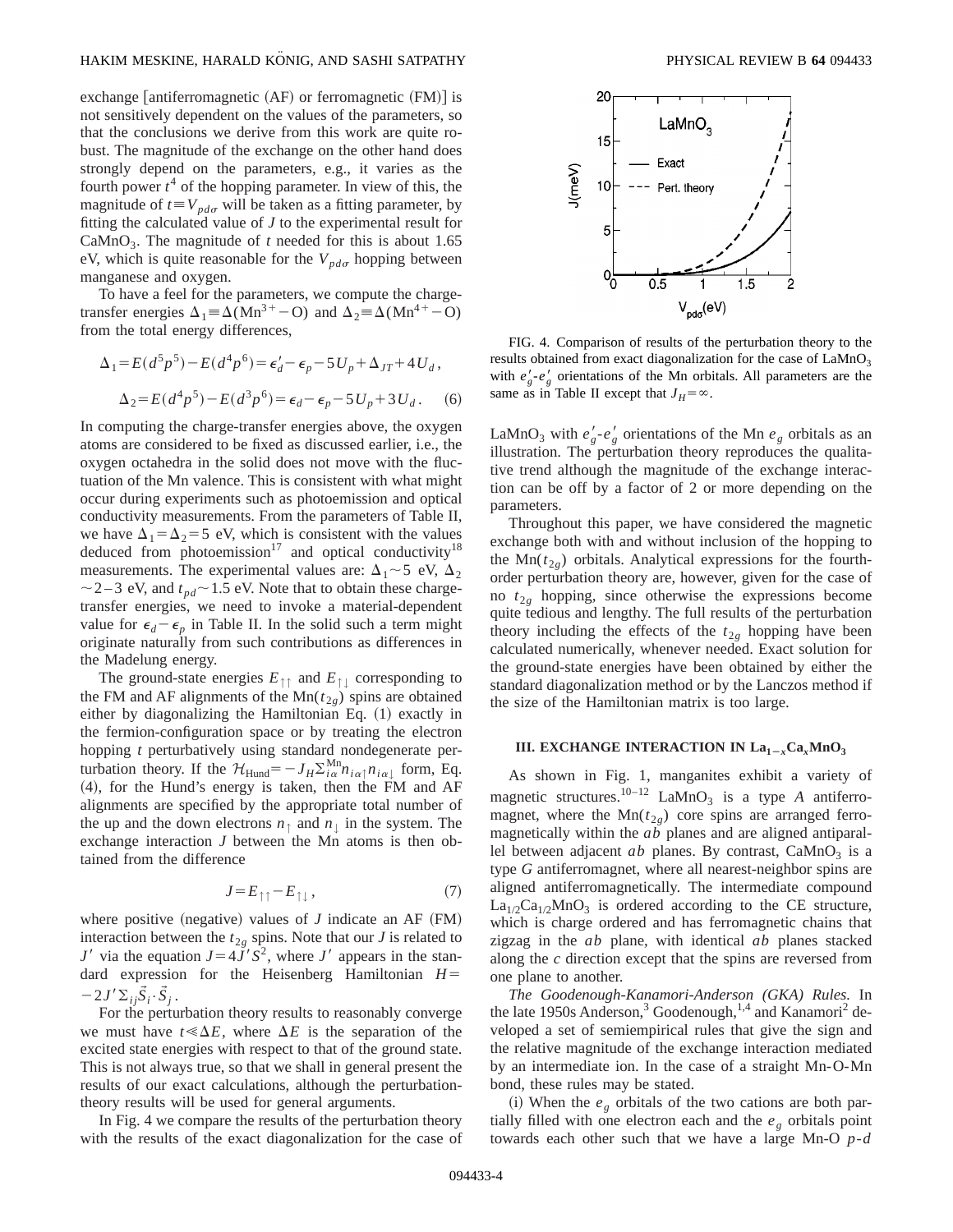overlap, the exchange is antiferromagnetic and comparatively large.

(ii) When the two cations have empty  $e_g$  orbitals the net exchange, mediated via the  $t_{2g}$  orbitals, is also antiferromagnetic, although its magnitude is relatively small.

(iii) When one cation has empty  $e_g$  orbitals while the other has one  $e_g$  electron, there are two scenarios: (a) If the occupied  $e_g$  orbital points towards the oxygen, so that there is a large overlap, the net exchange is ferromagnetic and moderately strong, and (b) if the occupied  $e_g$  is oriented such that its overlap with the oxygen is negligible, then we have a situation rather similar to case (ii), which leads to an antiferromagnetic exchange.

However, the GKA rules are too general and caution has to be taken to apply them to specific cases, since the sign of the exchange is controlled not just by the occupation of the orbitals but also by the relative strengths of the various electronic parameters in the system. The cancellations of the various ferromagnetic and antiferromagnetic pieces in the exchange interaction have in fact been implicitly included in formulating the above rules.

# A. CaMnO<sub>3</sub>

# *1. Exchange interaction with*  $J_H = \infty$  *and no t<sub>2g</sub> hopping*

We first consider the case of CaMnO<sub>3</sub> with  $J_H = \infty$  and no  $t_{2g}$  hopping. These approximations are often made for the manganites making this case worthwhile to consider. However, as will be shown shortly, the magnitude of the exchange is substantially affected by these approximations.

In  $CaMnO<sub>3</sub>$  the Mn-O-Mn triad has the nominal valence of  $Mn^{4+}-O^{2-}-Mn^{4+}$ . With  $t_{2g}$  hopping neglected, these electrons can be treated as core, and furthermore since  $J_H$  $=$   $\infty$ , the *e<sub>g</sub>* orbitals with spin antiparallel to the core  $t_{2g}$ spins are not occupied. Now, retaining the  $O(p)$  and  $Mn(d)$ orbitals in enumerating the many-electron configurations accessible to the system, the total number of configurations for



FIG. 5. Orbitals considered in forming the Hamiltonians *H*↑↑ and  $H_{\perp 1}$  of Eqs. (8) and (9) appropriate for CaMnO<sub>3</sub>. (a) corresponds to the FM alignment of the two Mn core spins while (b) corresponds to the *AF* alignment. Solid circles indicate states occupied by an electron.

the FM alignment of the Mn atoms is given by  ${}^nC_N\times {}^mC_M$  $57C_3 \times C_3 = 35$  (*n* spin-up electrons distributed among *N* available spin-up orbitals and *m* spin-down electrons distributed among *M* spin-down orbitals). This results in a  $35\times35$ Hamiltonian matrix, the size of which can be further reduced if the coordinate system is properly chosen.

Choosing local coordinate systems on the two Mn atoms such that the  $\zeta$  axis points towards the oxygen atom, one finds that both the O( $p_y$ ) and the Mn( $x^2 - y^2$ ) orbitals do not couple to the rest of the system. This makes the total number of configurations of a manageable size, viz.,  ${}^4C_2 \times {}^2C_2 = 6$ (see Fig. 5). Taking these configurations in the following order:  $|1100\rangle, |1010\rangle, |1001\rangle, |0110\rangle, |0101\rangle,$  and  $|0011\rangle,$  where the four numbers in the ket indicate the occupation numbers for the oxygen  $p_x$  and  $p_z$  orbitals, and the  $e_g$  orbitals on the left and the right Mn atoms, in that order, the  $6\times6$  Hamiltonian matrix is given by

$$
H_{\uparrow\uparrow} = \begin{pmatrix} 6U_p & t_3 & t_4 & -t_1 & -t_2 & 0 \\ t_3 & \epsilon_d + 3U_p & 0 & 0 & 0 & -t_2 \\ t_4 & 0 & \epsilon_d + 3U_p & 0 & 0 & t_1 \\ -t_1 & 0 & 0 & \epsilon_d + 3U_p & 0 & -t_4 \\ -t_2 & 0 & 0 & 0 & \epsilon_d + 3U_p & t_3 \\ 0 & -t_2 & t_1 & -t_4 & t_3 & 2\epsilon_d + U_p \end{pmatrix}.
$$
 (8)

Here,  $t_1 = \langle x | e_g(t) \rangle$ ,  $t_2 = \langle x | e_g(t) \rangle$ ,  $t_3 = \langle z | e_g(t) \rangle$ , and  $t_4 = \langle z | e_g(t) \rangle$ , where  $l(r)$  denotes the left (right) Mn atom. Note that the above Hamiltonian is the same irrespective of which of the two forms of  $\mathcal{H}_{\text{Hund}}$  is used, since  $J_H = \infty$ .

The corresponding Hamiltonian matrix for the AF case is given by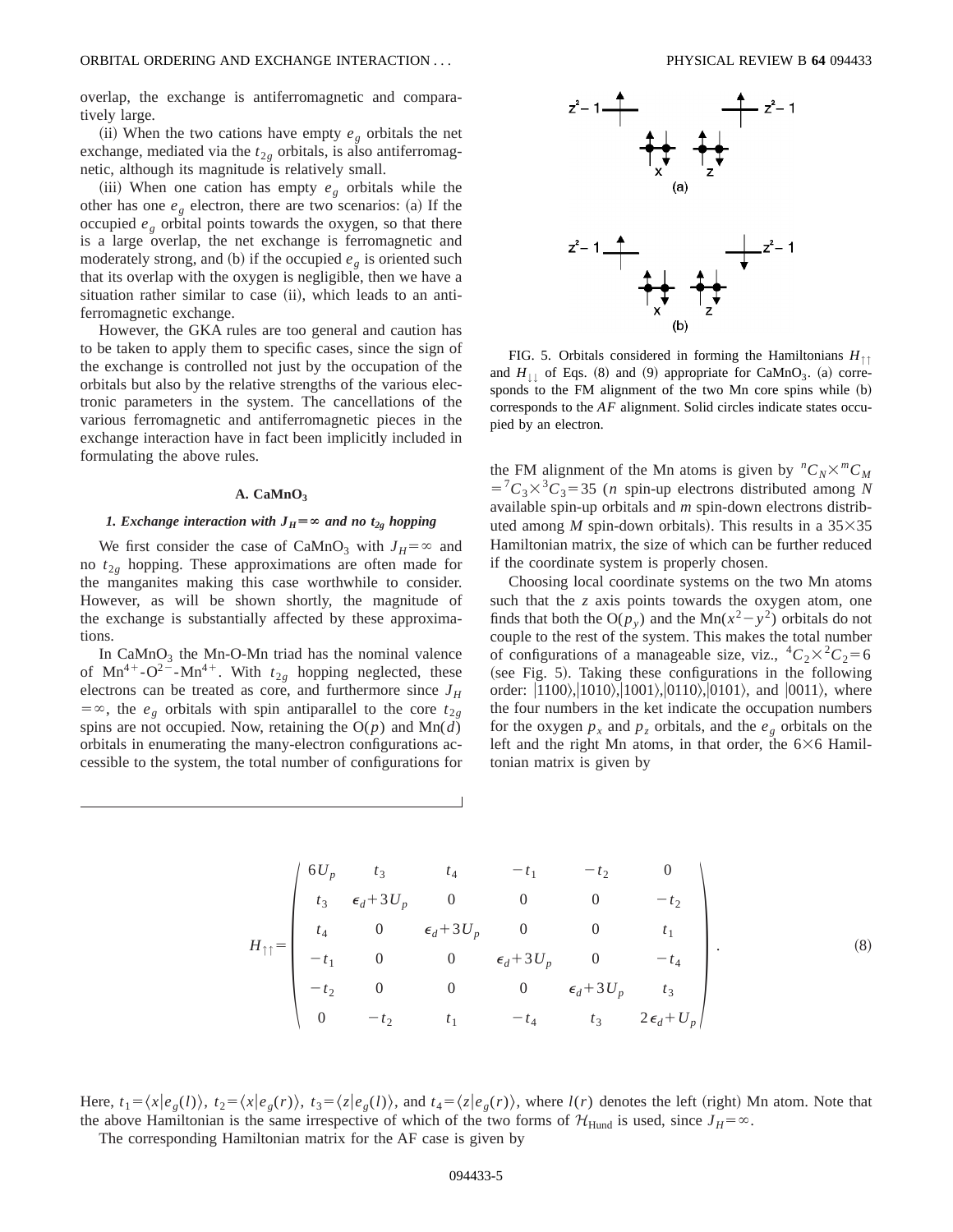|                         | $6U_p$         | $t_4$          | $-t_2$                        | $t_3$            | $\overline{0}$ | $\theta$                      | $-t_1$                |                     |                          |     |
|-------------------------|----------------|----------------|-------------------------------|------------------|----------------|-------------------------------|-----------------------|---------------------|--------------------------|-----|
|                         |                |                | $t_4$ $\epsilon_d + 3U_p$ 0 0 |                  | $t_3$          | $\overline{0}$                | $\overline{0}$        | $-t_1$              |                          |     |
|                         | $-t_{2}$       |                | 0 $\epsilon_d + 3U_p$ 0       |                  | $\overline{0}$ | $t_3$                         | $\overline{0}$        | $\overline{0}$      | $-t_1$                   |     |
|                         | $t_3$          | $\overline{0}$ | 0 $\epsilon_d + 3U_p$         |                  | $t_4$          | $-t_2$                        | $\overline{0}$        | $\overline{0}$      | $\theta$                 |     |
| $H_{\uparrow\,\vert} =$ | $\overline{0}$ | $t_3$          | $\overline{0}$                |                  |                | $t_4$ $2\epsilon_d + U_p$ 0 0 |                       | $\overline{0}$      | $\theta$                 | (9) |
|                         | $\overline{0}$ | $\overline{0}$ | $t_3$                         | $-t_2$           |                | 0 $2\epsilon_d + U_p$ 0       |                       | $\overline{0}$      | $\overline{0}$           |     |
|                         | $-t_1$         | $\overline{0}$ | $\overline{0}$                | $\overline{0}$   | $\overline{0}$ | $\overline{0}$                | $\epsilon_d$ +3 $U_p$ | $t_4$               | $-t2$                    |     |
|                         | $\overline{0}$ | $-t_1$         | $\overline{0}$                | $\overline{0}$   | $\overline{0}$ | $\overline{0}$                | $t_4$                 | $2\epsilon_d + U_p$ | $\overline{\phantom{0}}$ |     |
|                         | $\overline{0}$ | $\overline{0}$ | $-t_1$                        | $\boldsymbol{0}$ | $\overline{0}$ | $\overline{0}$                | $-t2$                 | $\overline{0}$      | $2\epsilon_d + U_p$      |     |
|                         |                |                |                               |                  |                |                               |                       |                     |                          |     |

The difference in the lowest eigenvalues to the fourth order in the perturbation theory is found to be

$$
J^{33} = E_{\uparrow\uparrow} - E_{\uparrow\downarrow} = \frac{4t^4 \cos^2 \theta}{\Delta_2^2 (2\Delta_2 + U_p)}.
$$
 (10)

Here and throughout the paper, the superscripts in  $J^{\mu\nu}$  indicate the number of *d* electrons on the two Mn atoms. Thus  $J^{33}$  is appropriate for CaMnO<sub>3</sub> and  $J^{44}$  for LaMnO<sub>3</sub>, and so on.

It is interesting to note from Eq.  $(10)$  that the exchange interaction has always a positive sign, since the charge transfer and the Coulomb energies,  $\Delta$  and  $U_p$ , are both positive, leading to an antiferromagnetic exchange, irrespective of the magnitudes of the parameters. A similar AF interaction has been obtained earlier by Millis for a straight Mn-O-Mn bond and ignoring the degeneracy of the  $O(p)$  orbitals.<sup>22</sup> The results of the perturbation theory are compared to those obtained from diagonalization in Fig. 6, where the exchange interaction is shown as a function of the hopping integral. The exact results deviate from the perturbation-theory results for large hopping as expected.

# *2. Exchange with finite JH*

Now we relax the condition that  $J_H = \infty$ . The strength of the exchange is expected to diminish as  $J_H$  is reduced from



FIG. 6. Exchange interaction as a function of the *p*-*d* hopping for CaMnO<sub>3</sub> with  $t_{2g}$  hopping neglected: (a) Perturbation theory  $(dashed line)$  and  $(b)$  exact results  $(solid line)$ .

infinity. In fact, it is strictly zero in the limit  $J_H\rightarrow 0$ , if the hopping of the  $t_{2g}$  electrons is not allowed. This is because in that case the  $t_{2g}$  electrons can be treated as core spins that are decoupled from the rest of the system,  $J_H$  being 0, and it then does not matter what the relative orientations of the  $t_{2g}$ spins are. This can be most clearly seen from the  $\overline{S} \cdot \overline{\sigma}$  form of the Hund's enegy Eq.  $(5)$ .

The magnitude of the Hund's-rule energy in manganites is  $J_H \approx 1$  eV.<sup>7</sup> To illustrate the dependence of  $J_H$  on the exchange, we consider the case of  $CaMnO<sub>3</sub>$ .

For simplicity, we first neglect the  $t_{2g}$  hopping, take the  $\overline{S} \cdot \overline{\sigma}$  form of the Hund's enegy Eq. (5), and consider the case of the straight Mn-O-Mn bond  $\theta$ =180°. It then turns out that we need only consider explicitly the oxygen *z* and the manganese  $z^2-1$  orbitals (six orbitals in total including spin) in the many-particle configuration, which leads to a  $9\times9$ Hamiltonian matrix for both AF and FM cases. This can be diagonalized numerically and the results are shown in Fig. 7.

We have also obtained an expression for the exchange using the fourth-order perturbation theory, so that the functional dependence of  $J_H$  can be explicitly seen,

$$
J^{33}(J_H) = \frac{4t^4}{\Delta_2^2(2\Delta_2 + U_p)} + \frac{4t^4}{\Delta_2^2(2\Delta_2' + U_p)} - \frac{2t^4}{(2\Delta_2 + U_p + 3J_H)} \times \left(\frac{1}{\Delta_2} + \frac{1}{\Delta_2'}\right)^2.
$$
 (11)

Here  $\Delta_2$  is the *p*-*d* charge transfer energy defined in Eq. (6) and  $\Delta_2' = \Delta_2 + 3J_H$ . Notice that our earlier result Eq. (10) is consistent with Eq. (11) in the limit of  $J_H = \infty$  and  $\theta = 180^\circ$ .

As expected, the perturbation results show a diminishing *J* as  $J_H$  is decreased from infinity. This behavior is also reproduced from the exact results, shown in Fig. 7 for both forms of the Hund's energy. By contrast, if the  $t_{2g}$  hopping is allowed, there will be a difference between the ground-state energies for the FM and AF configurations even when  $J_H$  $=0$ , since the  $t_{2g}$  spins are still coupled to the rest of the system via electron hopping. *J* thus does not go to zero for  $J_H=0$ , but takes a nonzero value as seen from Fig. 7.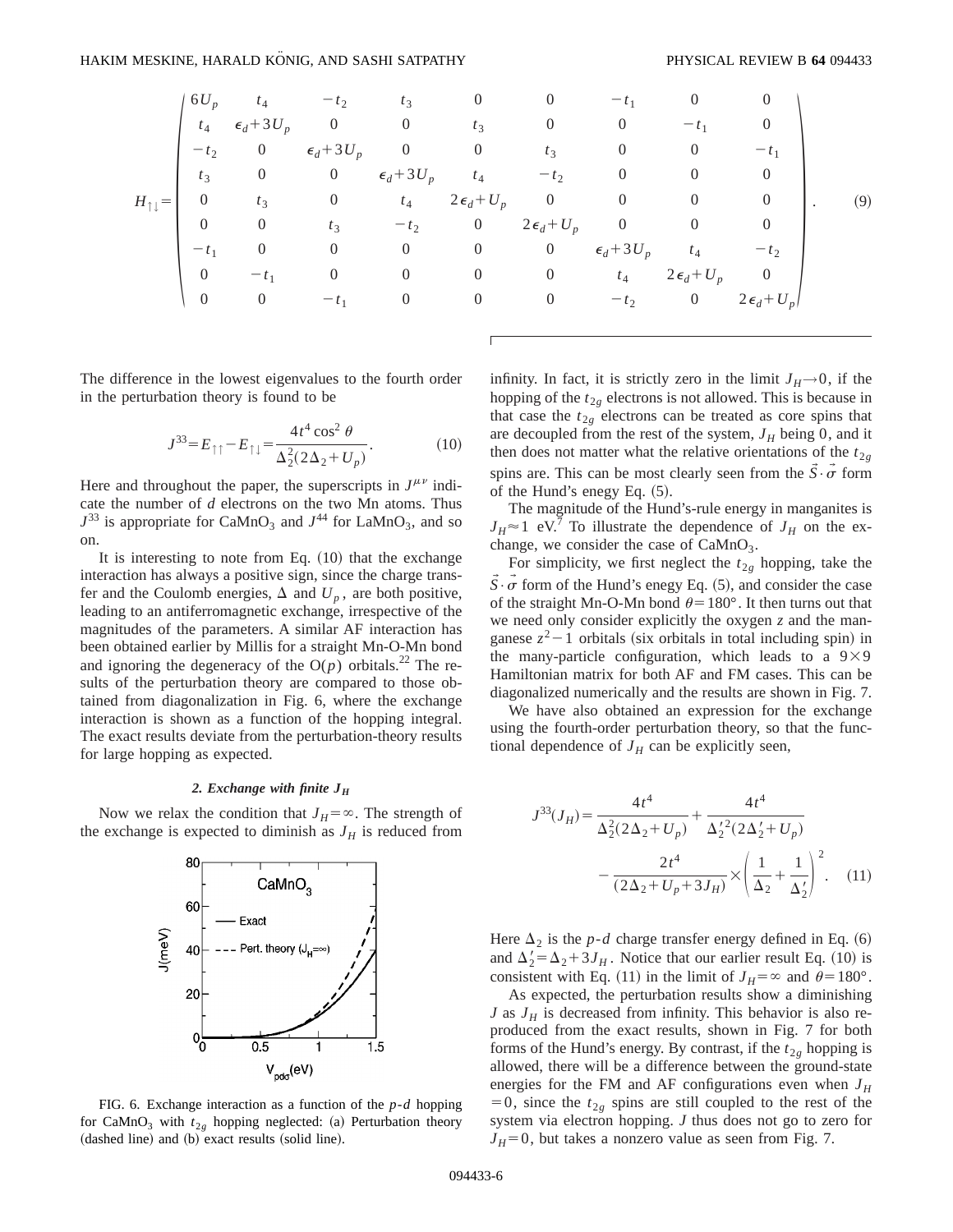

FIG. 7. Effect of a finite Hund's coupling  $J_H$  on the exchange interaction *J* as obtained from exact diagonalization. Both forms of  $\mathcal{H}_{\text{Hund}}$  are considered: (1)  $\mathcal{H}_{\text{Hund}} = -J_H \Sigma_i^{\text{Mn}} \vec{S}_i \cdot \vec{\sigma}_i$  (dashed line) and  $(2)$   $\mathcal{H}_{\text{Hund}} = -J_H \Sigma_{i\alpha}^{\text{Mn}} n_{i\alpha\uparrow} n_{i\alpha\downarrow}$  (solid lines). The latter case was studied both with and without the  $t_{2g}$  hopping. Parameters are the same as in Table II except that here  $V_{pd\sigma} = 1.2$  eV. The figure shows three main results. (i) Both forms of the Hund's energy produce similar results when there is no  $t_{2g}$  hopping. (ii) A finite  $J_H$  (~1 eV in typical solids) significantly reduces the magnitude of  $J$  as compared to the  $J_H \rightarrow \infty$  value. (iii) The  $t_{2g}$  hopping substantially affects the magnitude of exchange, if  $J_H$  is less than several eV's. Note that only the second form of the Hund's energy can be used when  $t_{2g}$ hopping is present. All three curves go to the same limit as  $J_H$  $\rightarrow \infty$  as indicated in the figure.

## *3. Bond-angle dependence of exchange*

Figure 8 shows the bond-angle dependence of the exchange for CaMnO<sub>3</sub> and also the effect of a finite value of  $J_H$ as well as the effect of the  $t_{2g}$  hopping on the exchange. The magnitude of the exchange decreases as the angle is decreased from 180°, roughly going as  $\cos^2 \theta$  as suggested by the perturbation theory results Eq.  $(10)$ .



FIG. 8. Variation of the exchange interaction in  $CaMnO<sub>3</sub>$  with the bond angle  $\theta$ . Shown are the results for three different cases: (a)  $J_H = \infty$  and without  $t_{2g}$  hopping (dotted line), (b)  $J_H = \infty$  and with  $t_{2g}$  hopping (dashed line), and (c)  $J_H$ =1 eV and with  $t_{2g}$  hopping (full line). Parameters other than  $J_H$  are the same as in Table II. Notice the switching of the sign of the exchange around 132° for parameters appropriate for  $CaMnO<sub>3</sub>$ .

If the  $t_{2g}$  hopping is neglected, then the antiferromagnetic interaction between the  $t_{2g}$  spins in CaMnO<sub>3</sub> is caused by the subtle differences of the hopping of the  $O(p)$  electrons to the empty  $e_g$  levels. For the FM case, only three of the six  $O(p)$ electrons can hop to the Mn atoms, while in the AF case, all six electrons can participate in the hopping process. The latter case where all six electrons can hop turns out to be energetically favorable leading to an AF coupling as given by Eq.  $(10).$ 

To this the  $t_{2g}$  hopping adds two competing interactions: (i) The  $t_{2g}$ - $e_g$  hopping is ferromagnetic, because this hopping is more effective in lowering the ground-state energy, if the  $e_g$  orbital on the second Mn atom has the same spin, which in turn requires that the two  $t_{2g}$  spins be ferromagnetically aligned, and (ii) the  $t_{2g} - t_{2g}$  hopping between the occupied levels of one Mn atom and the unoccupied levels of the other is antiferromagnetic by a similar argument. In fact, if  $J_H = \infty$ , there is no  $t_{2g}$ - $t_{2g}$  hopping and the former of the two competing interactions remains. This effect is seen in Fig. 8 and is in fact precisely the difference between the dotted curve and the dashed curve. The full line in that figure has all interactions and also there,  $J_H$  is taken to be 1 eV as appropriate for the manganites.

Notice also that in Fig. 8 there is a crossover between AF and FM as a function of the Mn-O-Mn bond angle  $\theta$ , which is about 132° for the parameters used. The possibility of such a crossover is long known since the early work of Goodenough<sup>12</sup> and recently such a crossover has been experimentally observed in a somewhat different system  $SecuO<sub>3</sub>$ .<sup>23</sup>

The experimental  $J^{\text{CaMnO}_3} \approx 13.1$  meV, estimated from the Neel temperature  $T_N \approx 110 \text{ K}^{10,24}$  agrees with the results of Fig. 6 if we take  $t \equiv V_{pd\sigma} \approx 1.65$  eV. This value of *t* is used throughout the paper. As already mentioned, the magnitude of *J* is sensitively dependent on *t*, while the sign of the interaction is always antiferromagnetic consistent with the observed type  $G$  structure in  $CaMnO<sub>3</sub>$ .

#### **B.** LaMnO<sub>3</sub>

Now, we turn to the case of  $\text{LaMnO}_3$ , which is, unlike  $CaMnO<sub>3</sub>$ , somewhat more complicated because of the three different possible orientations of the occupied *eg* orbitals, depending on the specific Jahn-Teller distortion at the  $Mn^{3+}$ sites. Here, we have the nominal valence  $Mn^{3+}$ -O<sup>2-</sup>-Mn<sup>3+</sup>, with Mn( $d^4$ ) configurations, which can be either  $t_{2g}^3 e_g^1$  if the Mn atom is on a "long" Mn-O bond or  $t_{2g}^3 e_g^{\prime 1}$  if the Mn-O bond is "short" (see Fig. 2). The orientation of the  $e<sub>g</sub>$  orbitals is dictated by the specific Jahn-Teller distortion of the surrounding  $MnO<sub>6</sub>$  octahedra and this in turn determines the magnetic coupling.

# *1. Exchange interaction with*  $J_H = \infty$  *and no t<sub>2g</sub> hopping*

We first discuss the case, where  $J_H = \infty$  and the  $t_{2g}$  hopping is suppressed. This is important to consider because analytical expressions for the exchange can be obtained from perturbation theory in this approximation and they capture the essence of the results obtained from exact diagonalization of the full Hamiltonian like in the case of  $CaMnO<sub>3</sub>$ .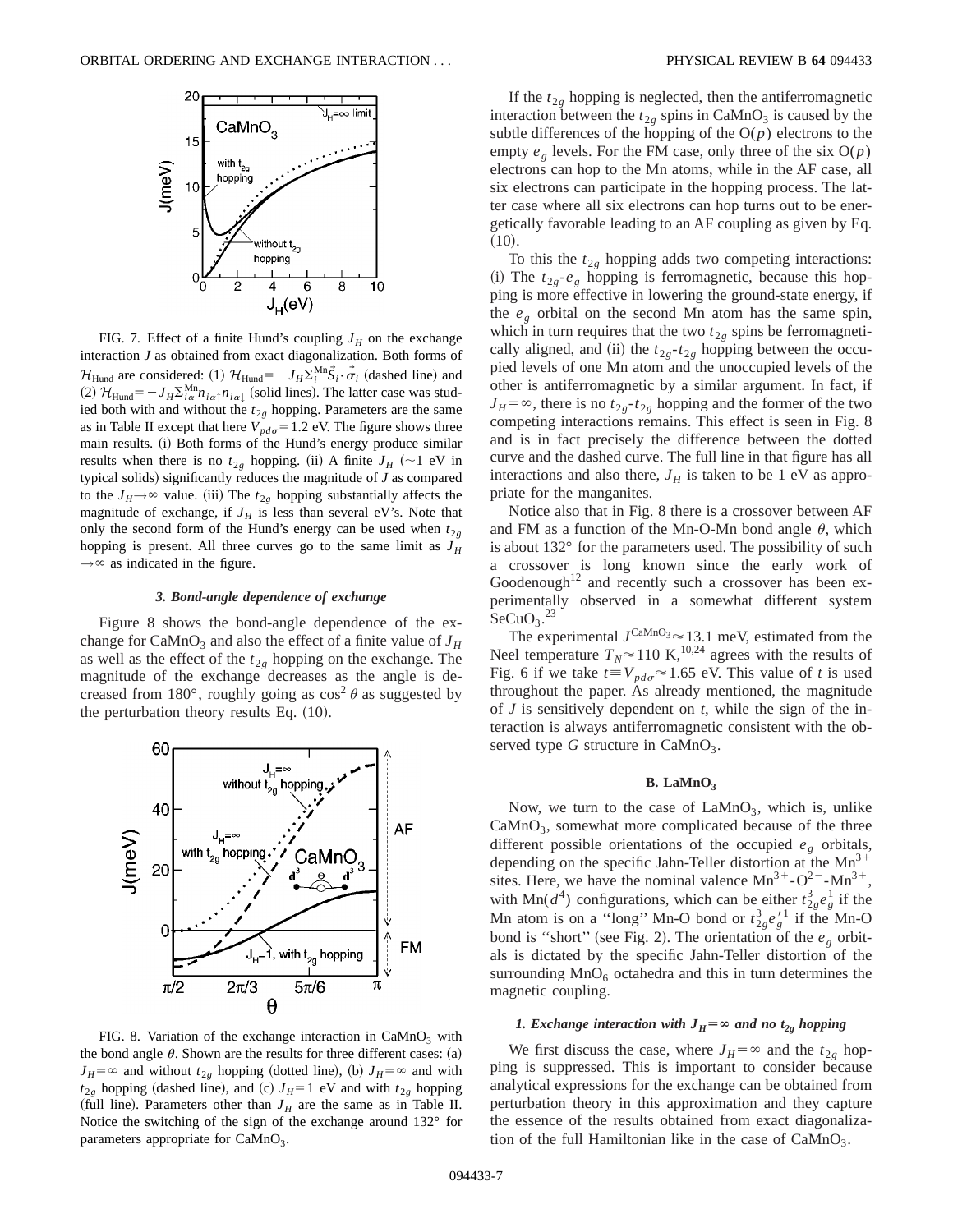

FIG. 9. Calculated exchange interaction in LaMnO<sub>3</sub> with  $J_H$  $=$   $\infty$ . The magnetic exchange is zero for the Mn (*e<sub>g</sub>-e<sub>g</sub>*) configuration in our model. The exchange interaction for the Mn  $(e_g^{\prime} - e_g^{\prime})$ case is antiferromagnetic, which corresponds to the case of Mn atoms located on the neighboring planes in  $LaMnO<sub>3</sub>$  along the  $c$ axis. The Mn  $(e_g-e'_g)$  coupling is, by contrast, ferromagnetic as observed for the case of the Mn atoms in the *ab* plane. The inclusion of the  $t_{2g}$  hopping adds a ferromagnetic component to the exchange interaction as discussed in the text. In the case of the  $e'_{g}$ - $e'_{g}$  orientation, the  $t_{2g}$  hopping leads to an exchange interaction which changes from ferromagnetic to antiferromagnetic as the angle  $\theta$  is varied. Solid (dashed) lines are with (without)  $t_{2g}$  hopping included.

When the core  $t_{2g}$  spins in the Mn atoms are ferromagnetically aligned, there are six spin-up orbitals [the two  $e_g$ orbitals on each of the Mn atoms and  $O(p_x)$  and  $O(p_z)$ ] and two spin-down orbitals  $[O(p_x)$  and  $O(p_z)]$  to be occupied by four spin-up electrons and two spin-down electrons, leading to a fifteen-dimensional  $({}^{6}C_{4}\times {}^{2}C_{2})$  configuration space. Notice that neither the  $t_{2g}$  nor the  $O(p_y)$  electrons are counted since they are effectively uncoupled to the rest of the system. Similarly, for the antiferromagnetic alignment of the Mn core spins, there are four spin-up and an equal number of spin-down orbitals to be occupied by three spin-up and the same number of spin-down electrons, leading to a sixteendimensional  $({}^{4}C_{3}\times {}^{4}C_{3})$  configuration space. The exact results are obtained by simply diagonalizing these matrices and taking the difference in the ground-state energies as per Eq. (7). The exchange energy thus obtained is plotted in Fig. 9 for the three different cases of the relative orientations of the Mn(*e<sub>g</sub>*) orbitals.

The expression for the exchange energy obtained from perturbation theory applicable to the  $Mn(d^4)$ -O-Mn( $d^4$ ) situation in  $LaMnO<sub>3</sub>$  is given by

$$
J^{44} = \frac{1}{(\Delta_1 + \Delta_{JT})^2} \left( \frac{-T_1^2}{U_d + \Delta_{JT}} + \frac{4T_2^2}{2(\Delta_1 + \Delta_{JT}) + U_p} \right),
$$
\n(12)

where

$$
T_1 = \sum_{p=x,z} t_{p,e_l} t_{p,E_r} + t_{p,e_r} t_{p,E_l},\tag{13}
$$

$$
T_2 = \sum_{p=x,z} t_{p,E_r} t_{p,E_l}.
$$
 (14)

Here  $t_{\alpha\beta}$  are the hopping parameters  $\langle \alpha | H | \beta \rangle$ ,  $e_l(e_r)$  denotes the occupied  $e_g$  orbital on the left (right) Mn atom, and  $E_l(E_r)$  denotes the corresponding empty  $e_g$  orbital. The  $e_l$ and  $e_r$  orbitals can have one of the three possible,  $e_g$ ,  $e'_g$ , or  $e''_g$ , orientation as discussed before.  $T_1$  and  $T_2$ , which may be evaluated using Table I, contain the dependence on the Mn-O-Mn angle  $\theta$  and on the orbital orientations.

Equation  $(12)$  shows the competition between ferromagnetic first term and antiferromagnetic second term contributions to the exchange. As seen from Eqs.  $(13)$  and  $(14)$ , the ferromagnetic term involves both the occupied  $\text{Mn}(d_{z^2-1})$  as well as the unoccupied  $\text{Mn}(d_{x^2-y^2})$  orbitals, denoted by *e* and *E* respectively, while the antiferromagnetic term involves only the empty  $\text{Mn}(d_{x^2-y^2})$  orbitals. The antiferromagnetic interaction thus originates from the virtual hopping of the O(*p*) electrons to the unoccupied Mn(*d*) levels. Now, if the two Mn core spins are antiferromagnetically aligned, then  $O(p)$  electrons of both spins can hop to a Mn atom, while for the FM alignment, only one type of spin can participate in the hopping process. The energy in the two cases differs only in the fourth order in the perturbation theory, resulting in the second term in Eq.  $(12)$ . The ferromagnetic term there is consistent with the double-exchange idea of Anderson and Hasegawa<sup>25</sup> and of de Gennes,<sup>26</sup> where  $T_1$  can be thought of an effective Mn-Mn hopping, while the expression for  $T_2$  is indicative of the origin of double exchange from simultaneous double hops as originally envisaged by Zener.<sup>27</sup>

As Eq. (12) shows, the net exchange in the  $d^4$ - $d^4$  system can either be ferromagnetic or antiferromagnetic depending on which of the two terms dominates. Indeed in the observed type- $A$  structure for  $LaMnO<sub>3</sub>$ , the exchange is sometimes ferromagnetic (intraplane) and sometimes antiferromagnetic (interplane). The net exchange may be obtained by computing the magnitudes of the hoppings  $T_1$  and  $T_2$  using the parameters in Table I for the different *JT*-induced orientations of the Mn( $e_g$ ) orbitals, viz.,  $e_g$ ,  $e'_g$ , or  $e''_g$ .

Filling in the hopping parameters from Table I, we find that the Mn-O-Mn bond with  $e_g - e_g$  configuration has zero exchange,

$$
J^{44}(e_g \tcdot e_g) = 0,\t\t(15)
$$

for all bond angles. This is easily understood by noting that the  $e_g$ - $e_g$  configuration allows only electronic hopping from the oxygen to the  $e_g$  orbitals (i. e., the  $z^2-1$  orbital pointing along Mn-O bond), which are already occupied in the present case. The hopping to the corresponding  $x^2 - y^2$  orbitals to the  $O(p)$  orbitals is zero by symmetry, which may be easily seen by considering a new set of  $O(p)$  basis states, viz., a *p* orbital directed along the Mn-O bond, one perpendicular to the plane of the triad, and the third *p* orbital orthogonal to both these. This is true both for the AF case and the FM case and also whether the  $t_{2g}$  hopping is present or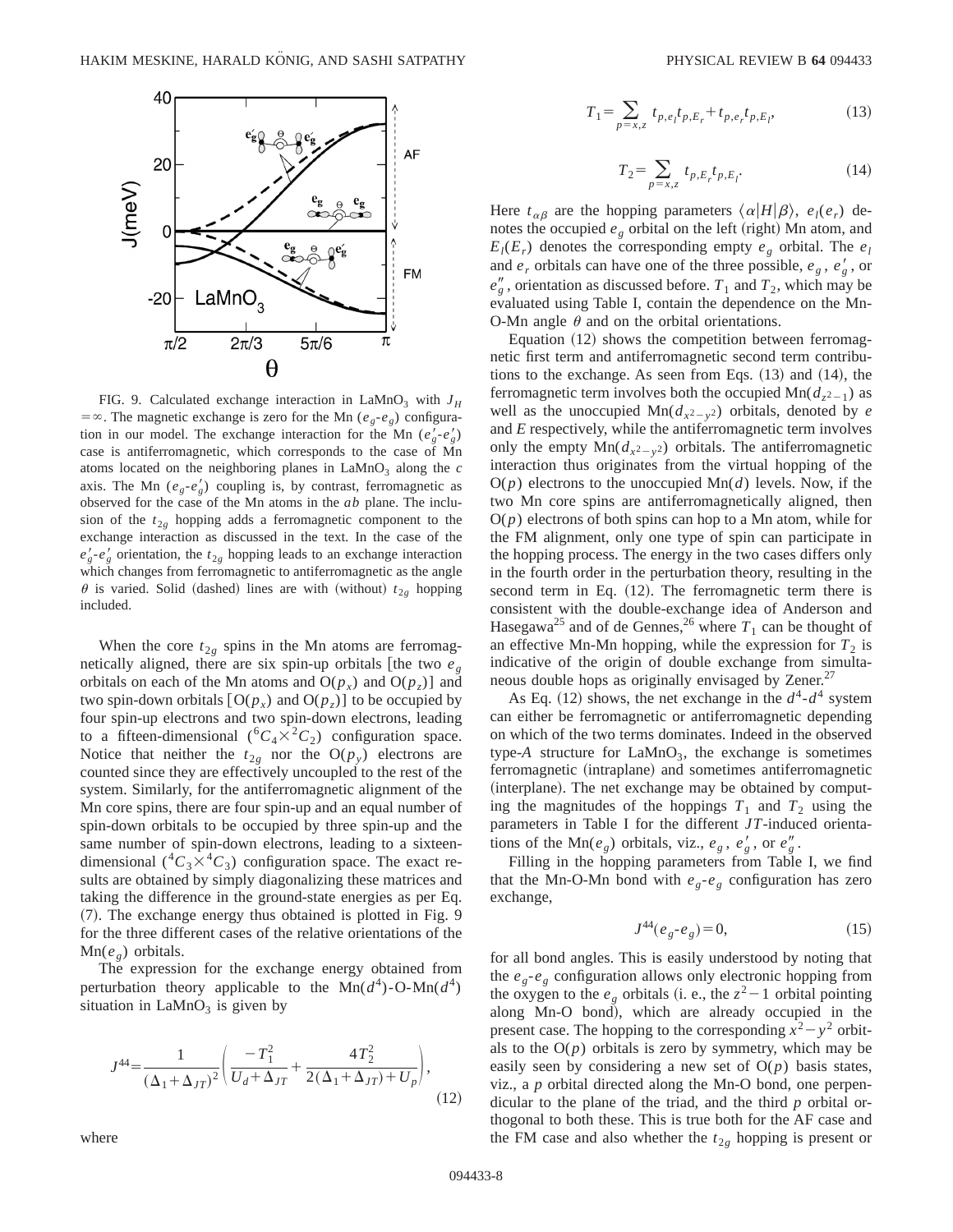not. Consequently, the exchange interaction is zero. This particular type of orbital configuration is however not encountered in  $LaMnO<sub>3</sub>$ .

The configurations encountered in  $LaMnO<sub>3</sub>$  are the  $e_g$ - $e'_g$  configuration, as realized in the (001) planes, and the  $e_g'$ - $e_g'$  configuration encountered for two Mn atoms on neighboring planes. For the former case, one finds  $T_1 = (\sqrt{3}/2)$  $\times t^2$ cos( $\theta$ ) and  $T_2=0$ , so that Eq. (12) indicates that the exchange is always ferromagnetic,

$$
J^{44}(e_g \tcdot e'_g) = -\frac{3t^4 \cos^2 \theta}{4(\Delta_1 + \Delta_{JT})^2 (U_d + \Delta_{JT})}.
$$
 (16)

The lack of an antiferromagnetic contribution is again due to the suppression of the virtual hopping of the  $O(p)$  electron to the unoccupied Mn orbitals because of symmetry and the fact that  $J_H$  is large tending to  $\infty$ . Note that the sign of the ferromagnetic exchange indicated by Eq.  $(16)$  is *independent* of both the electronic parameters as well as the Mn-O-Mn bond angle within our model. Thus the model explains the FM exchange coupling in the  $ab$  planes of  $LaMnO<sub>3</sub>$  and this can be thought of as the Anderson-Hasegawa double exchange arising from the motion of the Mn(*d*) electrons to the empty *d* levels. Our model would therefore predict a universal ferromagnetic in-plane coupling provided that the  $\text{Mn}(d^4)$  atoms occur in the  $e_g - e'_g$  configuration.

Next, we turn to the  $e'_g - e'_g$  configuration that occurs along the  $[001]$  direction in the case of LaMnO<sub>3</sub>, i.e., where the lobes of neither of the two occupied " $z^2-1$ " orbitals point towards the oxygen. In this case, we find that there is both a FM and an AF contribution,  $T_1 = (2/\sqrt{3})T_2 = (\sqrt{3}/2)t^2 \cos \theta$ , so that Eq. (12) leads to

$$
J^{44}(e'_g \tcdot e'_g) = \frac{3t^4 \cos^2 \theta}{4(\Delta_1 + \Delta_{JT})^2} \times \left[ -\frac{1}{U_d + \Delta_{JT}} + \frac{3}{2(\Delta_1 + \Delta_{JT}) + U_p} \right].
$$
\n(17)

The net exchange could be either FM or AF. However, for any reasonable choice of the parameters for the manganites, the exchange turns out to be antiferromagnetic. This is consistent with the interplane AF interaction in  $LaMnO<sub>3</sub>$ .

The exchanges described by Eqs.  $(16)$  and  $(17)$  are relevant to  $\text{LaMnO}_3$ , where they successfully describe the inplane ferromagnetic and the interplane antiferromagnetic coupling. The situation with the  $e''_g$  configuration of the Mn atom does not arise in the LaMn $\overrightarrow{O}_3$ . However, they may be relevant in other compounds. Within the fourth-order perturbation theory, we find these to be

$$
J^{44}(e_g \n- e_g'') = J^{44}(e_g \n- e_g')
$$

and

$$
J^{44}(e_g' - e_g'') = J^{44}(e_g'' - e_g'') = J^{44}(e_g' - e_g'),\tag{18}
$$



FIG. 10. Exchange interaction in  $LaMnO<sub>3</sub>$  with the full Hamiltonian, i.e., with  $J_H=1$  eV and with  $t_{2g}$  hopping included. The intraplane and the interplane exchanges,  $J_{ab}$  and  $J_c$ , correspond to the  $e_g - e'_g$  and  $e'_g - e'_g$  orbital orientations, respectively.

where the expressions for  $J^{44}(e_g - e_g')$  and  $J^{44}(e_g' - e_g')$  are given by Eqs.  $(16)$  and  $(17)$ .

In Fig. 9, we show the exchange interaction for  $LaMnO<sub>3</sub>$ with  $J_H = \infty$  calculated from the exact diagonalization, both with and without the  $t_{2g}$  hopping. The perturbative results presented above were obtained for the latter case, i.e., with neglect of the  $t_{2g}$  hopping. When this coupling is taken into consideration, it adds an extra ferromagnetic component as seen from the figure. The calculated exchanges for  $LaMnO<sub>3</sub>$ obtained from exact diagonalization are shown in Fig. 9 and they follow the general trend obtained from the results of the perturbation theory.

# *2. Exchange interaction with the full Hamiltonian*

The exchange interactions for the  $Mn^{3+}$ -O-Mn<sup>3+</sup> case appropriate for  $LaMnO<sub>3</sub>$  are shown in Fig. 10 as calculated from the exact diagonalization of the full Hamiltonian, i.e., with  $J_H=1$  eV and with all hoppings including the  $t_{2g}$  hopping present. For the straight Mn-O-Mn bond ( $\theta$ =180°), the intraplane exchange  $J_{ab}$  is ferromagnetic and the interplane exchange  $J_c$  is antiferromagnetic exactly as observed in LaMnO<sub>3</sub>. Notice also from the figure that the sign of the exchange is reversed if the Mn-O-Mn bond is bent beyond the value of  $\theta \le 135^{\circ}$  or so. The calculated magnitudes of the *J*'s are compared to the experimental as well as earlier theoretical results in Table III for the compound  $\text{LaMnO}_3$ . The signs of the *J*'s agree with the experimental results as well as with the theoretical results of Su *et al.*<sup>6</sup> obtained from the Hartree-Fock calculations. The magnitudes of the *J*'s are satisfactory compared to the experimental values, given the simplicity of the model and considering the fact that the magnitudes are very sensitive to the strength of the electron hopping.

## $C. La_{1/2}Ca_{1/2}MnO_3$

The compound  $La<sub>1/2</sub>Ca<sub>1/2</sub>MnO<sub>3</sub>$  has the peculiar type-CE structure as shown in Fig.  $1(c)$  and here too we find that all exchange interactions are correctly described within our model.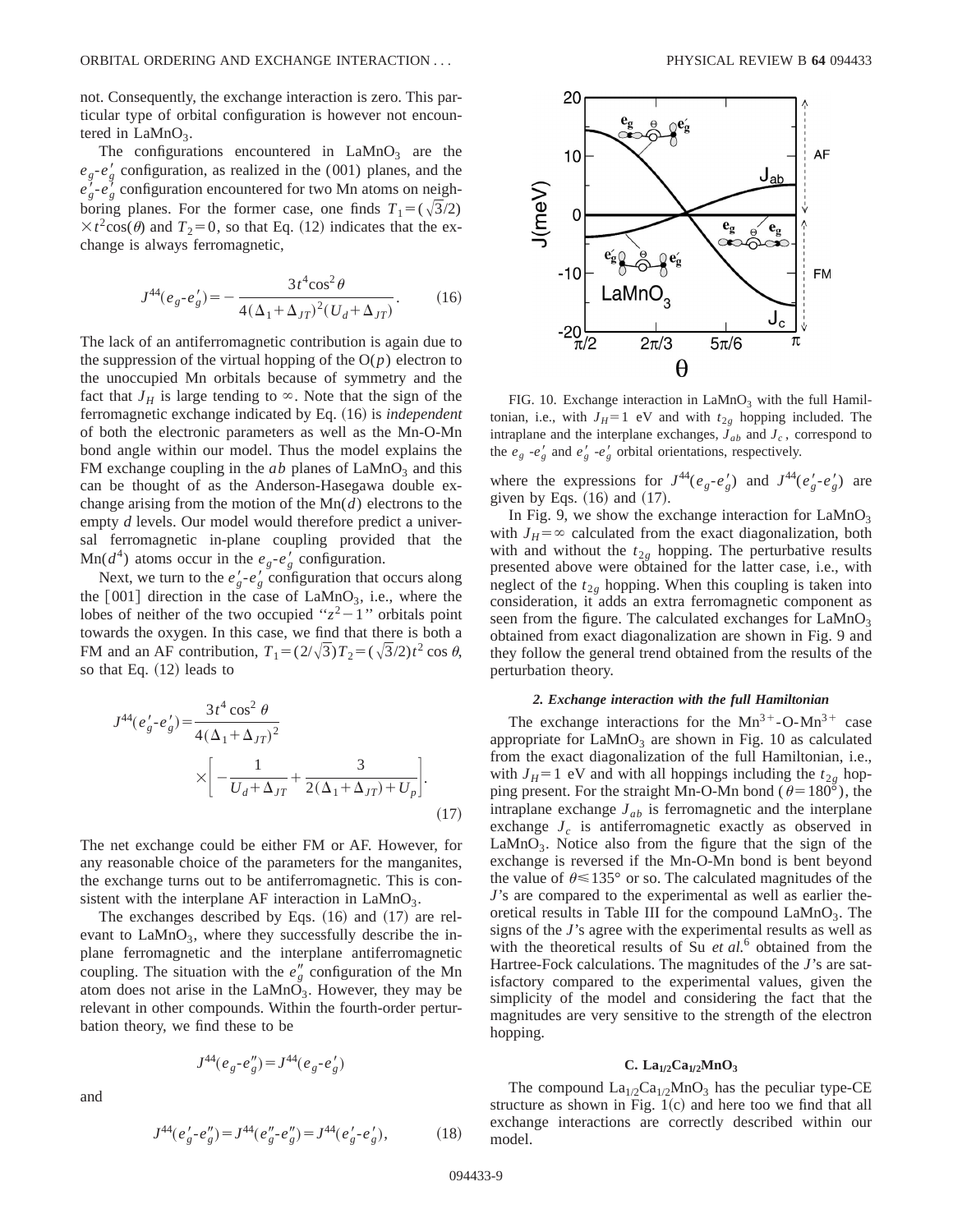TABLE III. Comparison of the exchange interaction energies *J*'s for  $LaMnO<sub>3</sub>$  obtained from the present theory with those obtained from Hartree-Fock  $[Ref. 6]$  and Density-Functional  $[Ref. 5]$  calculations and from inelastic neutron scattering experiments [Ref. 28] in meV.

|              | Exp.    |         |        | Hartree-Fock Local spin density<br>Present theory approximation approximation |
|--------------|---------|---------|--------|-------------------------------------------------------------------------------|
| $J_{ab}$     | $-13.4$ | $-15.5$ | $-7.0$ | $-18.2$                                                                       |
| $J_{\alpha}$ | 9.7     | 5.1     | 1.7    | $-6.2$                                                                        |

First we consider the interplanar exchange between two Mn atoms on neighboring *ab* planes in the *c* direction. There are two types of interplanar coupling, viz., (i)  $Mn^{4+}-O^{2-}-Mn^{4+}$  just like in CaMnO<sub>3</sub> and (ii)  $Mn^{4+}-O^{2-}-Mn^{4+}$  just like in CaMnO<sub>3</sub> and (ii)  $Mn^{3+}-O^{2-}-Mn^{3+}$  with the  $e'_{g}-e'_{g}$  orbital orientation like in the case of  $LaMnO<sub>3</sub>$ . Both these cases were discussed in the previous sections and both interactions are antiferromagnetic in agreement with the experiments.

We now turn to the two new situations not discussed above. These correspond to the *intra-planar* exchange in the *ab* plane, where one of the two Mn atoms has the  $d^4$  configuration while the other has  $d^3$ . In one case, the two Mn atoms have the " $d^4(e_g)$ - $d^3$ " configuration in accord with the notation described in Fig. 2. The corresponding Mn-O-Mn triads form the ferromagnetic zigzag chains. In the second case, the two Mn atoms that belong to two neighboring zigzag chains have the " $d^4(e'_g)$ - $d^3$ " configuration and are antiferromagnetically coupled. The zigzag chains are shown by heavy lines in Fig.  $1(c)$ .

We have obtained the expressions for the exchange interaction in both these cases by using nondegenerate perturbation theory. At first sight, it might appear that the groundstate is degenerate for the present  $d^4$ - $d^3$  situation, since the lone *eg* electron can be on one of the Mn atoms or the other. This would be true if the two Mn sites were equivalent. However, because the octahedral distortion is present around  $Mn^{3+}$  but not around  $Mn^{4+}$ , symmetry is broken and the ground state is in fact nondegenerate. The results of the perturbation theory for the case of the straight bond ( $\theta$ =180°) and neglecting the  $t_{2g}$  hoppings are given by

$$
J^{43}(e_g - d^3) = \frac{-t^4}{\Delta_2^2(\Delta_2 + U_d + \Delta_{JT} - \Delta_1)}\tag{19}
$$

for the " $d^4(e_g)$ - $d^3$ " configuration and

$$
J^{43}(e'_g - d^3) = \frac{t^4}{16} \left[ \frac{-1}{\Delta_2^2 (\Delta_2 + U_d + \Delta_{JT} - \Delta_1)} + \frac{3}{\Delta_1^2 \Delta_{JT}} + \frac{3(\Delta_1 + \Delta_2)}{\Delta_1 \Delta_2} \times \left( \frac{1}{\Delta_1 (\Delta_1 + \Delta_2 + U_p)} + \frac{1}{2\Delta_2 \Delta_{JT}} \right) \right]
$$



FIG. 11. Calculated exchange for  $La<sub>1/2</sub>Ca<sub>1/2</sub>MnO<sub>3</sub>$  obtained from exact diagonalization of the full Hamiltonian. In the *ab* plane, there are two different exchange interactions, viz.,  $J_{ab}^1$  corresponding to the  $d^4(e_g)$ - $d^3$  configuration and  $J_{ab}^2$  corresponding to the  $d^4(e'_g)$ - $d^3$ configuration. The exchange interactions  $J_c^1$  and  $J_c^2$  between two Mn atoms along the *c* axis correspond to the  $d^3$ - $d^3$  and  $d^4(e'_g)$ - $d^4(e'_g)$ configurations, respectively (see Fig. 1). Results for  $J_c^1$  and  $J_c^2$  are the same as those presented in Figs. 8 and 10.

for the " $d^4(e'_g) - d^{3}$ " case. Here  $\Delta_1$  and  $\Delta_2$  are again the charge transfer energies as defined in Eq. (6). Also,  $J_H = \infty$ was used to get the above equations.

The ferromagnetic interaction in Eq.  $(19)$  comes from the hopping between the  $O(p_z)$  and the Mn( $e_g$ ) orbitals. In Eq.  $(20)$ , the first term describes the same FM interaction except for the reduced magnitude caused by a lower hopping because of the  $e'_g$  orientation as opposed to the  $e_g$  orientation in the previous case. The remaining three terms originate from hopping to the  $E'_{g}$  orbital, which was missing in the previous case because there the  $e'_g$  orbital was involved with zero  $O(p_z)$ - $e'_g$  hopping. This latter contribution turns out to be antiferromagnetic and it in fact dominates the exchange, producing an overall AF interaction.

In Fig. 11, we show the exchange computed for  $La<sub>1/2</sub>Ca<sub>1/2</sub>MnO<sub>3</sub>$  from exact diagonalization using the full Hamiltonian. These results are consistent with the perturbation theory Eqs.  $(19)$  and  $(20)$ . As seen from the figure, the exchange interaction for the " $d^4(e_g)$ - $d^3$ " case is ferromagnetic consistent with the ferromagnetic zigzag chains on the *ab* plane, while it is antiferromagnetic for the " $d^4(e'_g)$ - $d^{3}$ " case, consistent with the AF interchain interaction. Thus, all magnetic exchange interactions are correctly described for the  $La_{1/2}Ca_{1/2}MnO_3$  compound.

The calculated exchange interaction and the corresponding experimental values for all three manganites are summarized in Table IV. The calculated signs of *J*'s are robust and agree with experiment in all cases. The calculated magnitudes of *J* can be brought into perfect agreement with the experiment by taking a slightly different *t* for each case.

 $(20)$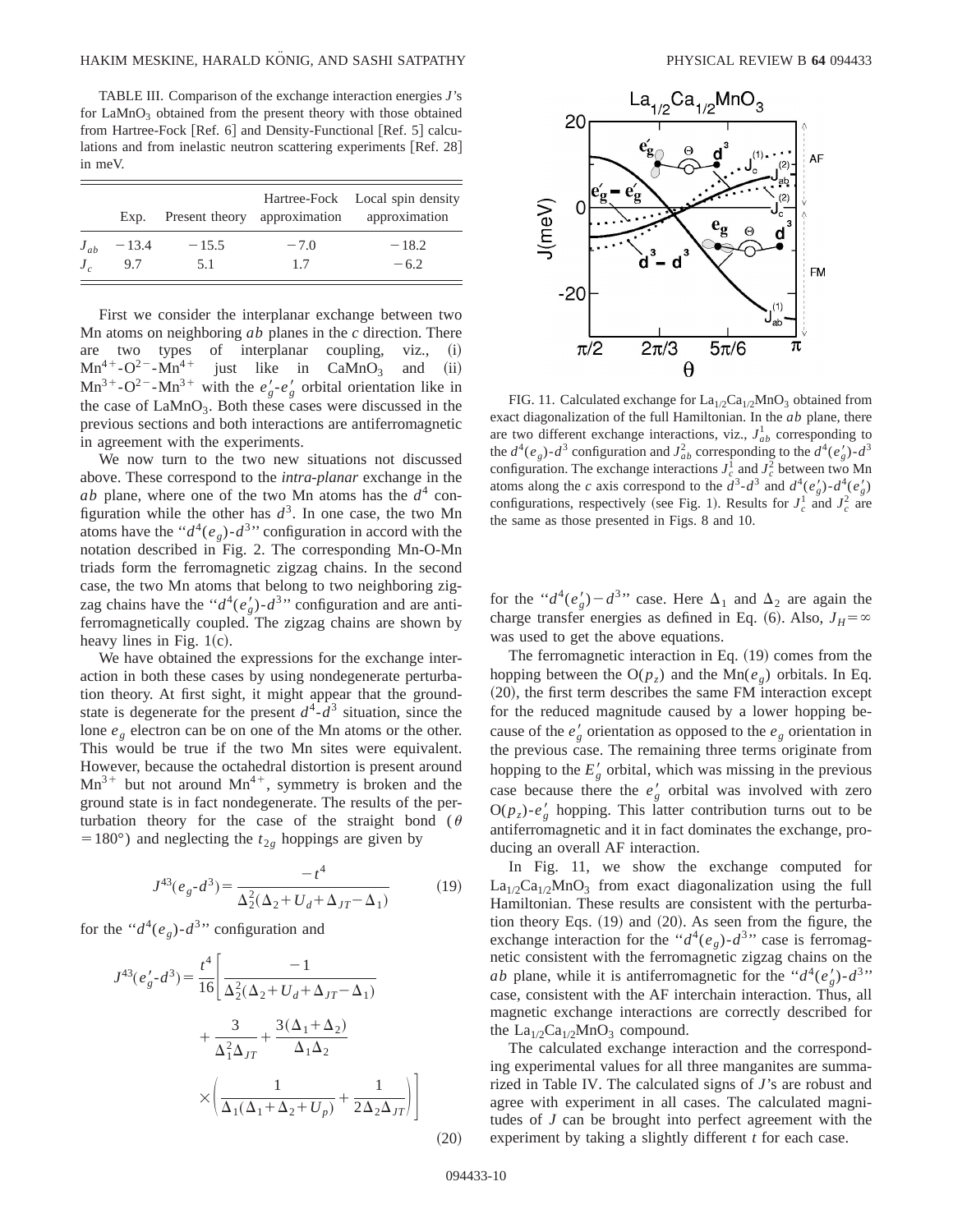## ORBITAL ORDERING AND EXCHANGE INTERACTION . . . PHYSICAL REVIEW B **64** 094433

TABLE IV. Comparison of the calculated *J*'s with the experimental values in meV. The calculated values are for the parameters of Table II. In LaMnO<sub>3</sub>, we define  $J_{ab}$  and  $J_c$  as the interplane and intraplane exchange interaction energies. In  $La<sub>1/2</sub>Ca<sub>1/2</sub>MnO<sub>3</sub>$ ,  $J_{ab}^{(1)}$  and  $J_{ab}^{(2)}$  are defined respectively as the intrachain and interchain exchange interactions in the *ab* plane and  $J_c^{(1)}$  and  $J_c^{(2)}$  as the  $Mn^{4+}-Mn^{4+}$  and  $Mn^{3+}-Mn^{3+}$  exchange interactions in the *c* direction. The *J*'s for  $La_{1/2}Ca_{1/2}MnO_3$  are not known experimentally except for the signs [Ref. 10]. The *J*'s in the Table correspond to the  $J^{\mu\nu}$ 's in the text as follows:  $J = J_c^{(1)} = J^{33}$ ,  $J_{ab} = J^{44}(e_g \cdot e_g'), \quad J_c = J_c^{(2)} = J^{44}(e_g' \cdot e_g'), \quad J_{ab}^{(1)} = J^{43}(e_g \cdot d^3), \quad \text{and}$  $J_{ab}^{(2)} = J^{43}(e_g' - d^3).$ 

|                         | Exchange       | Experiment         | Theory  |
|-------------------------|----------------|--------------------|---------|
| CaMnO <sub>3</sub>      | $\overline{J}$ | 13.1 [Refs. 10,24] | 13.1    |
| LaMnO <sub>3</sub>      | $J_{ab}$       | $-13.4$ [Ref. 28]  | $-15.5$ |
|                         | $J_c$          | 9.7 [Ref. 28]      | 5.1     |
| $La_{1/2}Ca_{1/2}MnO_3$ | $J_{ab}^{(1)}$ |                    | $-25.9$ |
|                         | $J_{ab}^{(2)}$ | $^+$               | 7.7     |
|                         | $J_c^{(1)}$    | $^{+}$             | 13.1    |
|                         | $J^{(2)}$      |                    | 5.1     |

# **IV. RELATIONSHIP WITH ANDERSON-HASEGAWA DOUBLE EXCHANGE**

In this section, we clarify the relationship between the analysis presented above and the Anderson-Hasegawa double exchange. Recall that in the standard Anderson-Hasegawa double exchange, the exchange energy goes as *E*  $=$  - t cos( $\chi$ /2), where  $\chi$  is the angle between the two Mn core spins taken here as classical spins. In the Anderson-Hasegawa treatment, the  $t_{2g}$  spins are treated as classical, core spins with no  $t_{2g}$  hopping and  $J_H = \infty$ . Our discussion in this section pertains to these approximations for the sake of concreteness.

If one extends the model slightly to allow for the two Mn sites to have different energies (differing by  $V$ ), then following the logic of Anderson-Hasegawa, the exchange energy is easily found to be

$$
E(\chi) = -\frac{1}{2}\sqrt{V^2 + 4t^2\cos^2(\chi/2)}.
$$
 (21)

which goes as  $\cos \chi$  instead of  $\cos(\chi/2)$  in the limit  $t/V \ll 1$ .

Our results for the manganites shows the  $J \sim t^4$  dependence, even for  $Mn^{3+}$ -O- $Mn^{4+}$  where the double-exchange ideas should be appropriate. To clarify the reasons for this, we consider a three-site model keeping only a single nondegenerate orbital on the intermediate atom for simplicity (Fig. 12). The model has three parameters:  $(i)$  the Mn-O hopping integral  $t$ , (ii) the on-site energy difference between the two Mn sites *V*, and (iii) the Mn-O charge-transfer energy  $\Delta$ . We again take the double-exchange limit  $J_H \gg t$ , so that only one spin state parallel to the classical core spin is accessible.

The Hamiltonian matrix is quite simple since we have just four many-particle configurations:  $|1110\rangle$ ,  $|101\rangle$ ,  $|1011\rangle$ , and  $|0111\rangle$ , with the single-particle occupancies in the order  $|0\rangle$ ,  $|O_{\psi}\rangle$ ,  $|Mn(left)\rangle$ , and  $|Mn(right)\rangle$ . The spins of the Mn sites



FIG. 12. Three-site model to study the Anderson-Hasegawa double exchange when magnetic interaction is allowed only via hopping to an intermediate atom, with no direct Mn-Mn hopping present. The big arrows indicate the Mn core spins that are treated here as classical spins. Small arrows show the spin orientation of the one-particle states while the dots indicate their occupancies. The hoppings *t'* and *t''* are given by  $t' = t \cos(\chi/2)$  and  $t'' = t \sin(\chi/2)$ following the Anderson-Hasegawa logic.

are fixed by the orientation of the core spins as indicated in Fig. 12. Taking the energy of the first configuration to be  $\epsilon$ , we have

$$
H(\chi) = \begin{pmatrix} \epsilon & 0 & -t \sin(\chi/2) & t \cos(\chi/2) \\ 0 & \epsilon + V & 0 & -t \\ -t \sin(\chi/2) & 0 & \epsilon + V + \Delta & 0 \\ t \cos(\chi/2) & -t & 0 & \epsilon + V + \Delta \end{pmatrix}.
$$
 (22)

The ground-state energy can be obtained by diagonalization, which for  $V=0$  is given by

$$
E_{gr}(\chi) = \epsilon + \frac{\Delta}{2} - \sqrt{\frac{\Delta^2}{4} + t^2 (1 + \cos(\chi/2))}.
$$
 (23)

Retaining terms to the lowest order in *t*, we have

$$
E_{gr}(\chi) \approx \epsilon - \frac{t^2}{\Delta} (1 + \cos(\chi/2)).
$$
 (24)

The ground-state energy is of the Anderson-Hasegawa form with the effective hopping  $t_{eff} = t^2/\Delta$  as one might have expected since hopping takes place via an intermediate atom. In addition, the  $cos(\chi/2)$  form is retained.

For  $V\neq 0$ , it is tedious to write down the exact groundstate energy. It suffices to obtain the perturbation-theory result,

$$
E_{gr}(\chi) \approx \epsilon - \frac{t^2}{(V+\Delta)} + \frac{t^4}{(V+\Delta)^3} - \frac{t^4}{2V(V+\Delta)^2} (1 + \cos \chi).
$$
\n(25)

Note that the exchange is still ferromagnetic and varies as *t* 4 (apart from the constant terms that do not depend on the angle  $\chi$ ). In addition we now have the cos  $\chi$  dependence instead of the  $cos(\chi/2)$  dependence obtained for  $V=0$ . The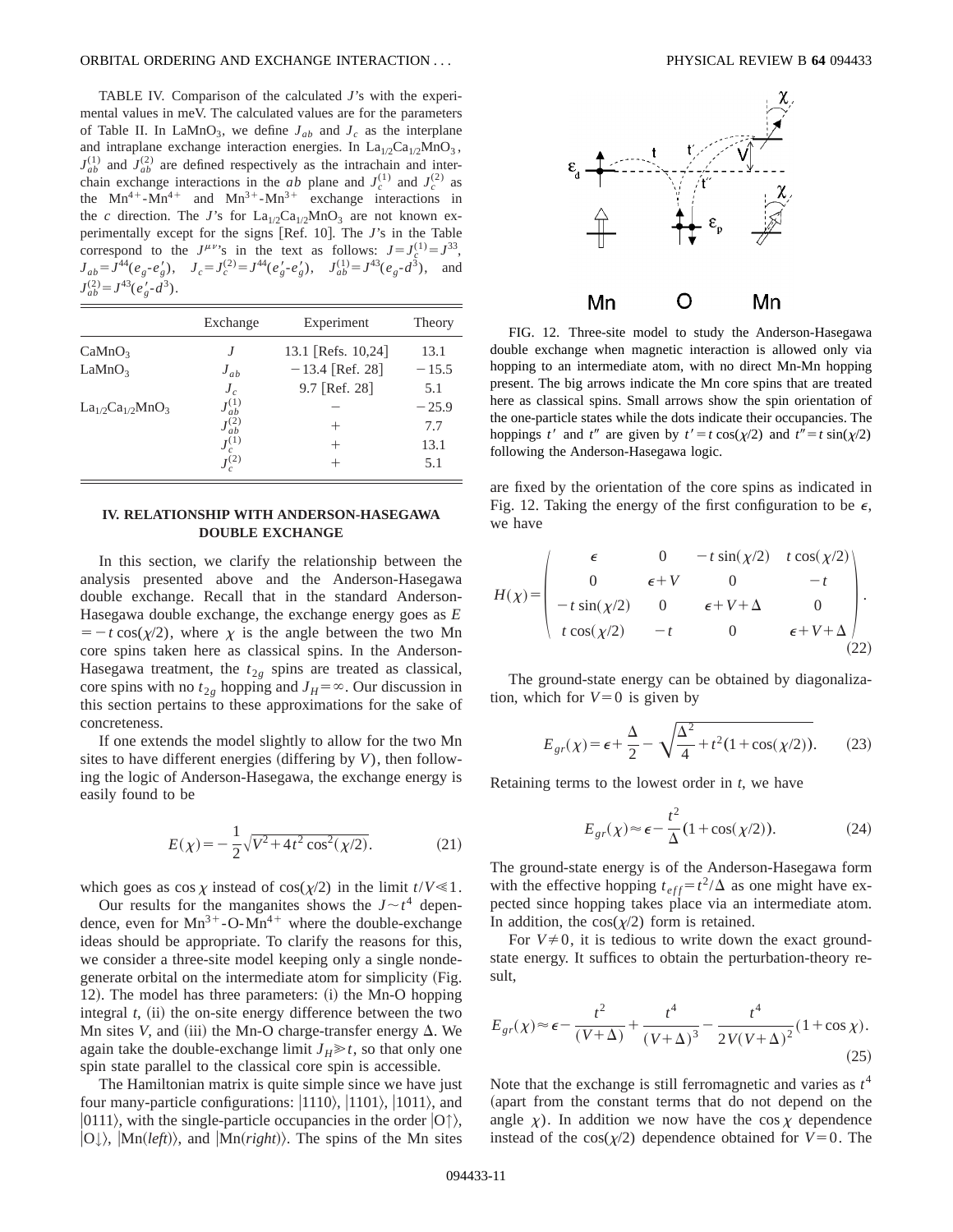

FIG. 13. Dependence of the exchange energy  $E(\chi)$  on the relative orientation  $\chi$  of the Mn core spins calculated from the diagonalization of Eq. (22) for different values of *V*. Other parameters are  $t=1$  eV and  $\Delta=5$  eV. Plotted along the *y* axis is the function  $f(\chi) \equiv [E(\chi) - E_{\pi}]/(E_{\pi} - E_0)$ . Note that the angle dependence changes gradually from the Anderson-Hasegawa  $cos(\chi/2)$  form (dotted line) to the Heisenberg  $cos(\chi)$  form (solid line) as *V* is varied from 0 to  $\infty$ .

*t* <sup>4</sup> dependence of *J* for the manganites obtained in the previous sections is similar to what we obtain from Eq.  $(25)$ . This dependence originates from the fact that the magnetic interaction occurs via an intermediate atom plus the fact that the on-site energies of the two Mn atoms in  $Mn^{3+}$ -O-Mn<sup>4+</sup> are different on account of the Jahn-Teller distortions of the surrounding octahedra.

The angle dependence of the exchange energy  $E(\chi)$  obtained from the diagonalization of Eq.  $(22)$  is shown in Fig. 13. The figure shows a crossover between the cos  $\chi/2$  and the  $\cos \chi$  behavior of the exchange energy as obtained from the perturbation results, Eqs.  $(24)$  and  $(25)$ .

### **V. CONCLUSION**

In summary, we have studied in detail the magnetic exchange interaction between two Mn atoms mediated by the oxygen atom on the Mn-O-Mn triad, taking into account the Jahn-Teller induced orbital orientation of the Mn( $e<sub>g</sub>$ ) orbitals and the appropriate  $Mn(d)-O(p)$  hopping. The magnetic exchange depends very strongly on the valence state of the Mn atoms as well as on the  $e_g$  orbital orientation, in such a way that the magnetic structure of all three manganites, viz., CaMnO<sub>3</sub>, LaMnO<sub>3</sub>, and La<sub>1/2</sub>Ca<sub>1/2</sub>MnO<sub>3</sub>, are explained in a unified manner within our theory. Figures 8, 10, and 11 and Table IV summarize the calculated exchanges for these three compounds.

Listed in Table II are the Hamiltonian parameters used, which were taken with guidance from earlier densityfunctional calculations and photoemission experiments. The sign of the exchange is generally insensitive to the Hamiltonian parameters. However, the magnitude of the exchange has a strong dependence on the electronic hopping *t*, varying as strongly as  $t^4$  in the fourth-order perturbation theory. In view of this, the magnitude of the hopping was fitted to reproduce the measured exchange for  $CaMnO<sub>3</sub>$ , which yielded a reasonable value for the hopping parameter  $V_{dd\sigma}$  $=1.65$  eV, as listed in Table II. With these parameters, the calculated exchanges for all three compounds along with the experimental values, wherever known, are listed in Table IV.

We have also considered the effect of the  $t_{2g}$  electron hopping on the exchange, an effect often neglected by treating the  $t_{2g}$  spin as a localized  $S=3/2$  core spin. The effect of retaining the  $t_{2g}$  hopping is to add a ferromagnetic contribution to the exchange, which is substantial for a large deviation of the Mn-O-Mn bond from the linear bond. We have shown how this contribution can change the sign of the exchange interaction as a function of the Mn-O-Mn bond angle  $\theta$ . In the case of CaMnO<sub>3</sub>, for instance, the exchange interaction changes from antiferromagnetic to ferromagnetic if  $\theta$ is below a critical value  $\theta_c \le 132^\circ$  for the chosen parameters of the Hamiltonian (see Fig. 8). The possibility of such a crossover is long known and recently it has been observed in a somewhat different system  $\text{SeCuO}_3$ .<sup>23</sup>

The effect of the Hund's energy  $J_H$  on the exchange was also studied in order to assess the validity of the approximation  $J_H \rightarrow \infty$ , often used in many theoretical works for simplicity. We find that there is a large dependence of the exchange on the magnitude of  $J_H$ . In fact, if the  $J_H \vec{S} \cdot \vec{\sigma}$  form of the Hund's coupling is used and  $t_{2g}$  hopping is neglected, then in the limit of  $J_H=0$ , magnetic exchange is strictly zero, as the itinerant electrons are not coupled to the  $t_{2g}$  core spins. Equation  $(11)$  provides an analytical expression for the *JH* dependence of the exchange for CaMnO<sub>3</sub> (Mn<sup>4+</sup>-O-Mn<sup>4+</sup> case), obtained using the fourthorder perturbation theory. From this equation as well as from Figs. 7 and 8, where exchange has been plotted for several values of  $J_H$ , it is seen that a finite  $J_H$  ( $\sim$ 1 eV in typical solids) significantly reduces the magnitude of the exchange as compared to the  $J_H \rightarrow \infty$  value.

In Sec. IV, we discussed the relationship between the Anderson-Hasegawa double-exchange model and our more elaborate model, showing how the familiar double-exchange form  $t_{eff}$  cos( $\chi/2$ ) can be recovered from our model as a limit, when one itinerant electron is available to hop between two Mn sites. In the limit that  $t \lt \lt \Delta$ , the effective Anderson-Hasegawa hopping was shown to be given by  $t_{eff} = t^2/\Delta$ , where *t* is the Mn-O hopping and  $\Delta$  is the Mn-O charge-transfer energy. Another interesting result was the finding that the angle dependence of the exchange interaction changes gradually from the Anderson-Hasegawa  $cos(\chi/2)$ form to the Heisenberg  $cos(\chi)$  form as the two Mn sites are made unequal by taking a different value for the energy of the itinerant electron (Figs.  $12$  and  $13$ ).

Finally, we note that even though we have focused our attention on the manganites in this paper, the model and the results presented here form a framework for discussion of the magnetic exchange in a variety of other materials as well.

## **ACKNOWLEDGMENTS**

We thank T. A. Kaplan for stimulating discussions. This work was supported in part by a grant from the Department of Energy under Contract No. DOE FG02-00E0045818.